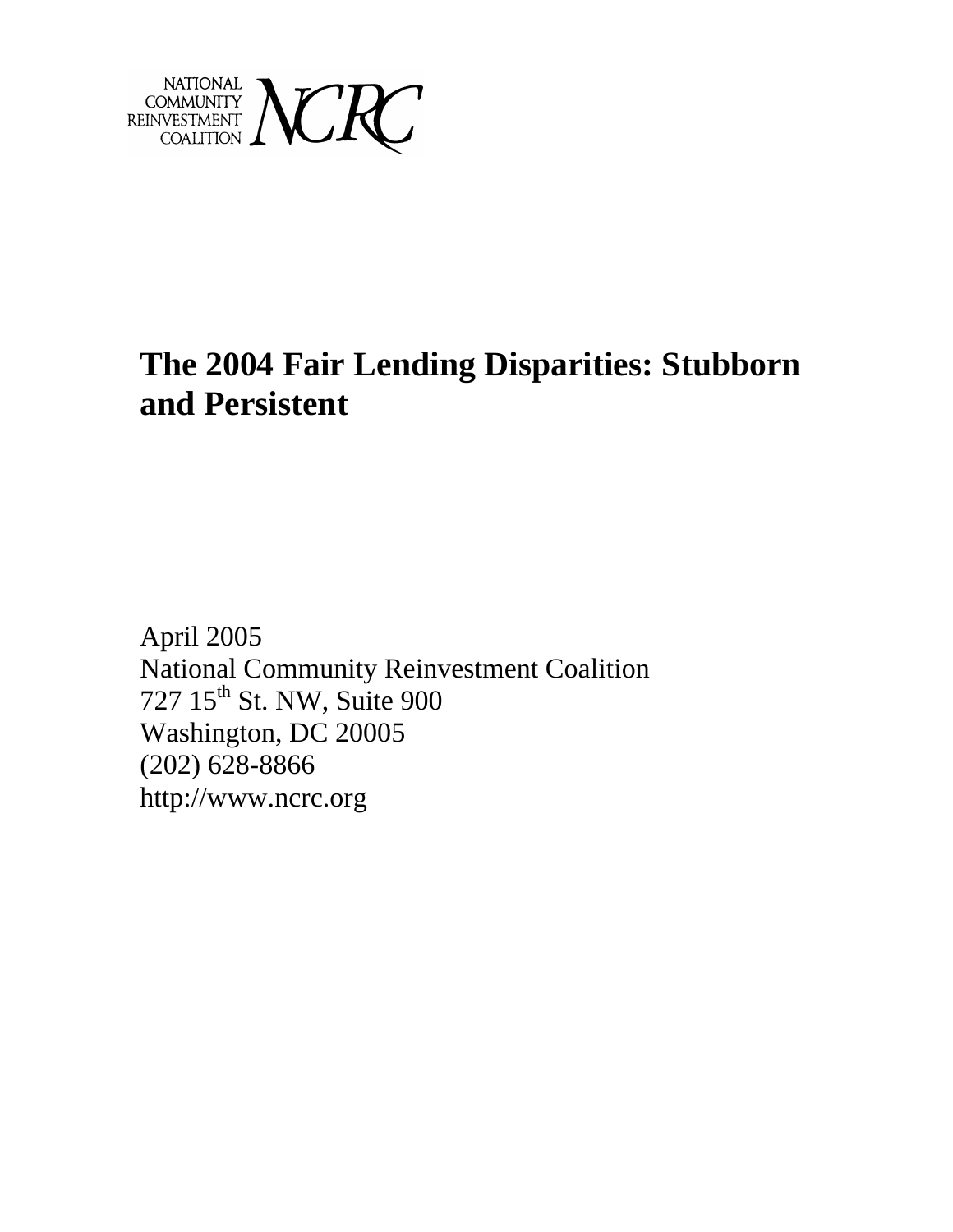### **The National Community Reinvestment Coalition**

The National Community Reinvestment Coalition (NCRC) is the nation's trade association for economic justice whose members consist of local community based organizations. Since its inception in 1990, NCRC has spearheaded the economic justice movement. NCRC's mission is to build wealth in traditionally underserved communities and bring low- and moderate-income populations across the country into the financial mainstream. NCRC members have constituents in every state in America, in both rural and urban areas.

The Board of Directors would like to express their appreciation to the NCRC professional staff who contributed to this publication and serve as a resource to all of us in the public and private sector who are committed to responsible lending. For more information, please contact:

John Taylor, President and CEO David Berenbaum, Executive Vice President - Program Joshua Silver, Vice President, Policy and Research Noelle Melton, Research & Policy Analyst

We would also like to thank our contractor, the KRA Corporation, for their timely and tireless work on this project.

© 2005 by the National Community Reinvestment Coalition

Reproduction of this document is permitted and encouraged, with credit given to the National Community Reinvestment Coalition.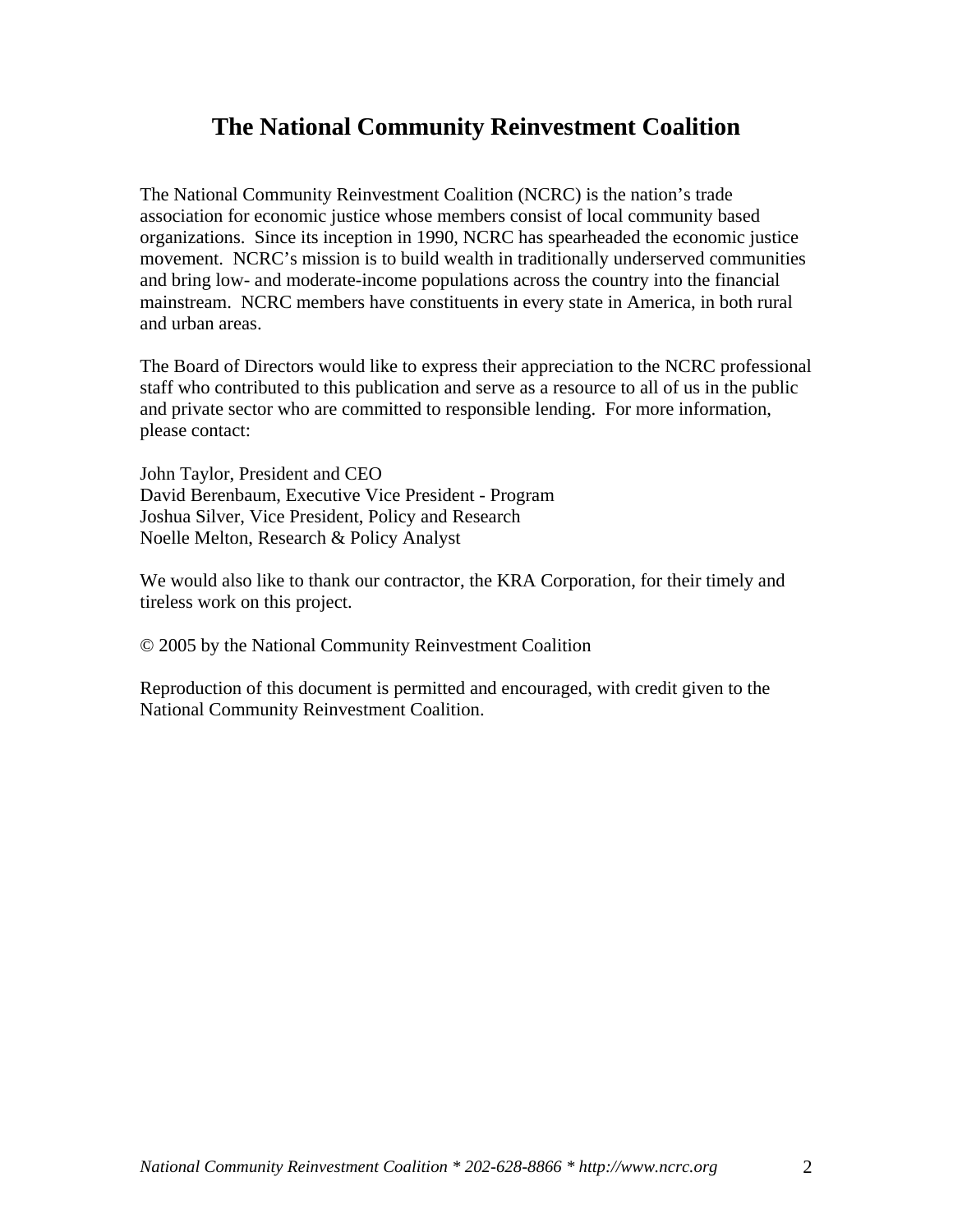#### **Abstract**

NCRC's survey of 15 large lending institutions includes a substantial share of the total lending market for 2004, perhaps up to one fourth of the loans reported by institutions in HMDA (Home Mortgage Disclosure Act) data. The previous HMDA data for 2003 revealed that lending institutions issued 2 million conventional subprime loans and 17 million prime loans. Our sample using the 2004 data includes 4.6 million prime and 649,000 subprime conventional loans.

Minorities, women, and low- and moderate-income borrowers across the United States of America receive a disproportionate amount of high cost loans. Across the country, African-Americans received 18 percent of the conventional subprime loans but only 6 percent of the conventional prime loans during 2004. In contrast, whites received a greater percentage of prime than subprime loans. Whites received 55.3 percent and 66.4 of the subprime and prime loans, respectively. Disparities are also present by gender. Females received 36.8 percent of the subprime conventional loans but just 28 percent of the prime conventional loans in NCRC's sample of 2004 loans. Males, in contrast, received a higher percentage of prime loans (67.5 percent) than subprime loans (59.8 percent).

Of all the conventional loans made to low- and moderate-income and middle-income borrowers, between 18 to 21 percent were subprime. In contrast, of all the conventional loans made to upper-income borrowers, just 9.6 percent were subprime. The disparities by income level were among the greatest disparities only to be surpassed by the African-American/white disparity. Of all the conventional loans made to African-Americans, 29.4 percent were subprime. In contrast, of all the conventional loans issued to whites, only 10.4 percent were subprime. Hispanics and Native Americans also received a disproportionate amount of subprime loans. About 15 percent and 13.6 percent of the conventional loans made to Hispanics and Native Americans, respectively, were subprime loans.

Similar disparities were found when analyzing refinance, home purchase, and home improvement lending separately. Large disparities were also found in manufactured housing and subordinate lien loans. For example, of all the manufactured housing loans made to African-Americans, a high 52.6 percent were subprime. Manufactured housing lending is disproportionately high cost lending; even 32.7 percent of manufactured housing loans received by whites in NCRC's 2004 sample were subprime.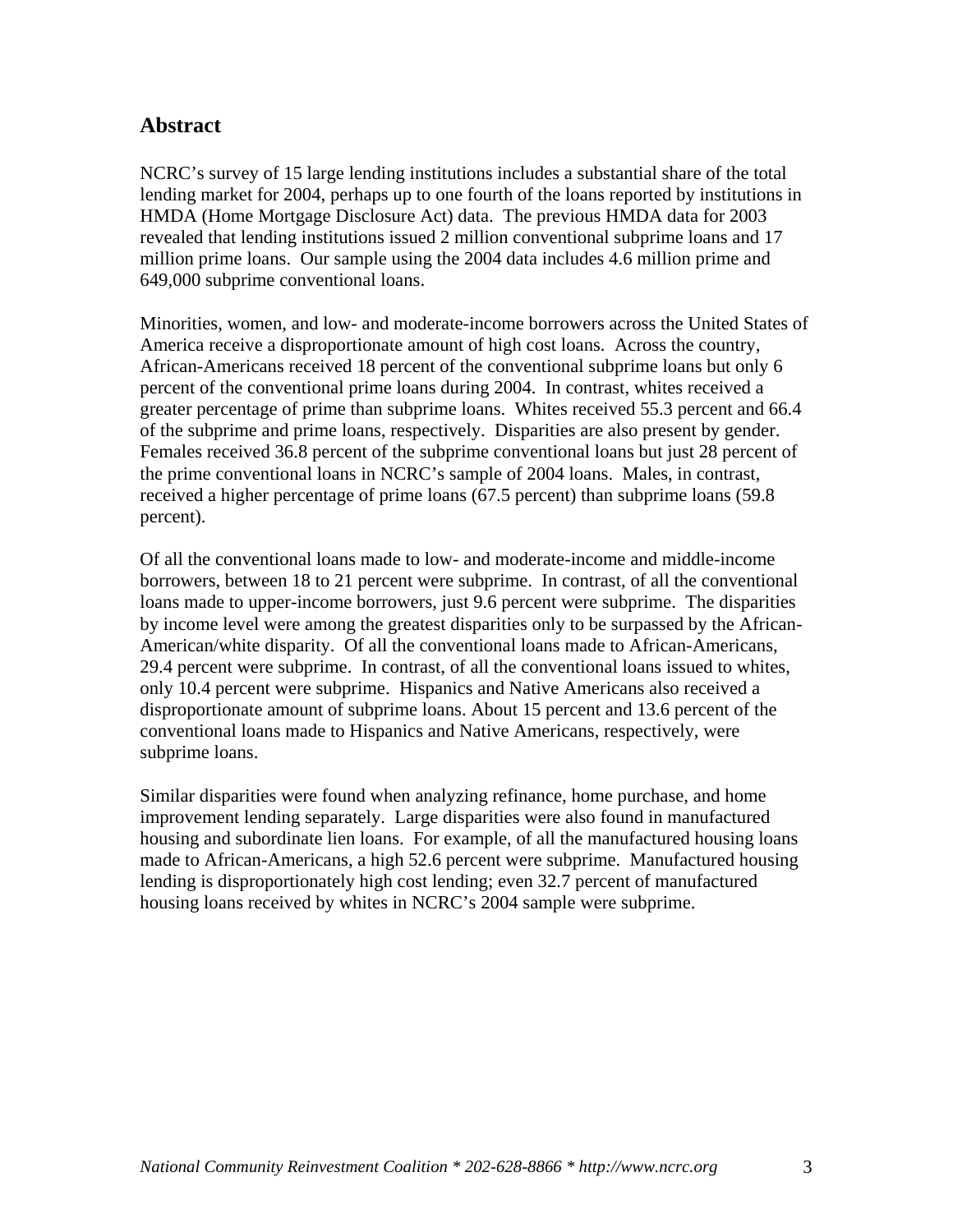### **Table of Contents**

| Acknowledgements                        | p.2           |
|-----------------------------------------|---------------|
| Abstract                                | p. 3          |
| <b>Executive Summary</b>                | pp. $5 - 10$  |
| Findings                                | pp. $11 - 15$ |
| <b>Specifications for Data Analysis</b> | pp. $15 - 17$ |
| Recommendations                         | pp. $17 - 21$ |
| <b>Affiliates of Lenders</b>            | pp. $21 - 28$ |
| Appendix – Tables 1 through 8           | p. 29         |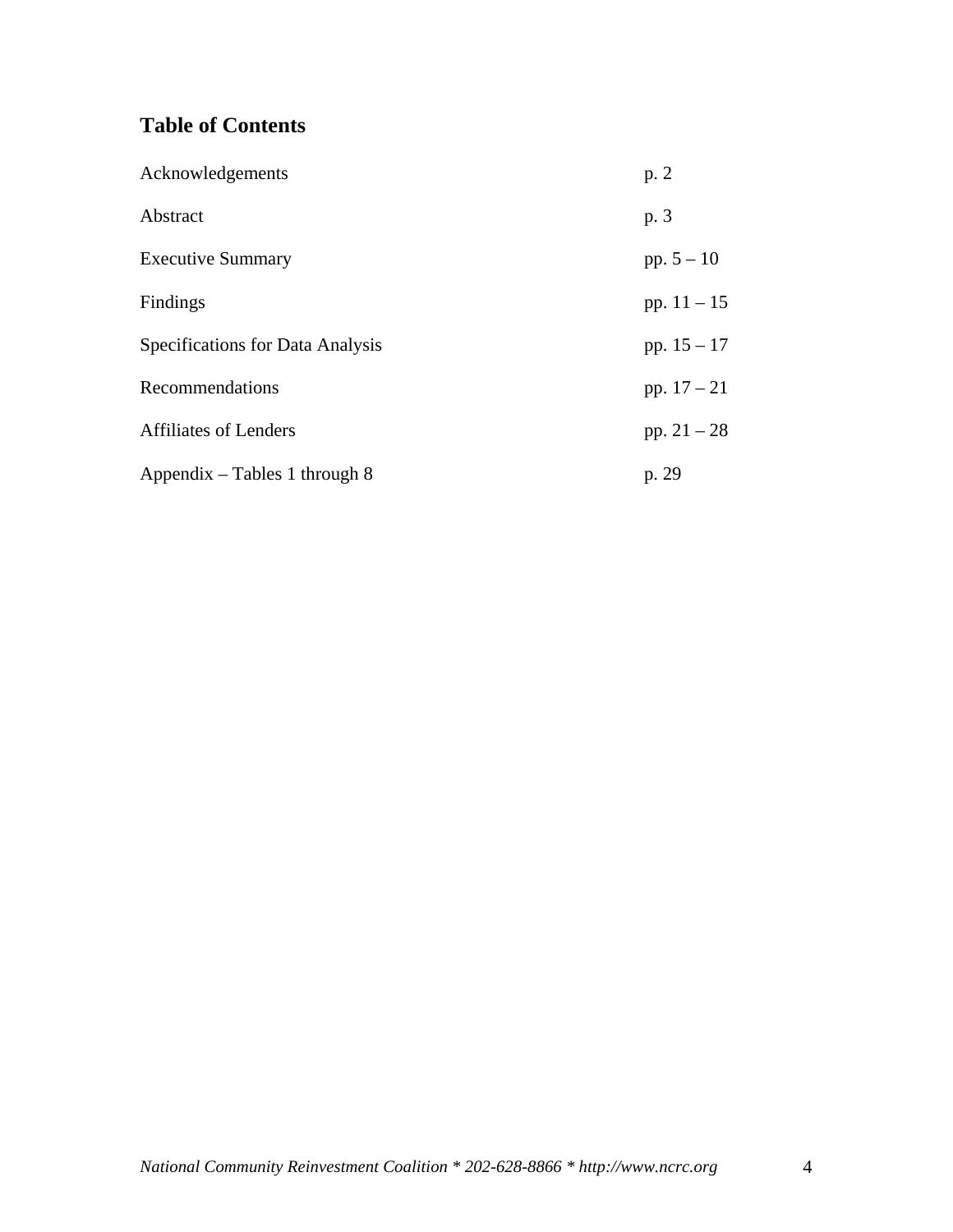### **The 2004 Fair Lending Disparities: Stubborn and Persistent**

#### **Executive Summary**

The new fair lending disparities look remarkably like the old. Minorities, women, and low- and moderate-income borrowers across the United States of America receive a disproportionate amount of high cost loans. For the first time, the new Home Mortgage Disclosure Act data (HMDA) for the year 2004 contains information on pricing for high cost loans. In previous years, the general public had to rely on a list of subprime lenders from the Department of Housing and Urban Development (HUD) in order to determine patterns of high cost lending. This year, the data has more precision. Yet, the fact remains that fair lending disparities by race, gender, and income remain stubborn and persistent.

Prime loans are loans made at prevailing interest rates to borrowers with good credit histories. Subprime loans, in contrast, are loans with rates higher than prevailing rates made to borrowers with credit blemishes. The higher rates compensate lenders for the added risks of lending to borrowers with credit blemishes. While responsible subprime lending serves credit needs, public policy concerns arise when certain groups in the population receive a disproportionate amount of subprime loans. When subprime lending crowds out prime lending in traditionally underserved communities, price discrimination and other predatory and deceptive practices become more likely as residents face fewer product choices. In this report, we consider subprime loans as those with price information reported since the federal government estimates that the loans with price information are the vast majority of subprime loans.<sup>1</sup>

NCRC's survey of 15 large lending institutions for 2004 includes a substantial share of the total lending market, perhaps up to one fourth of the loans reported by institutions in HMDA data. The 2003 HMDA data revealed that lending institutions issued 2 million conventional subprime loans and 17 million prime loans. Our sample, using the 2004 data, includes 4.6 million prime and 649,000 subprime conventional loans. The distribution of prime and subprime lending is also remarkably similar over the two years. In 2003, about 10.7 percent of conventional single family loans were subprime. Our sample shows that 12.2 percent of the loans reported price information or were considered subprime for 2004. Based on a few key comparisons, NCRC believes that HUD's list of subprime lenders did a good job describing overall patterns of the subprime market and that analyses of previous years' data using HUD's list will find patterns consistent with the new 2004 HMDA data.<sup>2</sup>

Across the country, African-Americans received 18 percent of the conventional subprime loans but only 6 percent of the conventional prime loans during 2004. In contrast, whites

 $\overline{a}$ <sup>1</sup> Agencies Announce Answers to Frequently Asked Questions About the New HMDA Data, March 31, 2005, NR 2005-37, see http://www.occ.gov

<sup>2</sup> HUD refines its lists on an annual basis. HUD's web page (http://www.huduser.org/datasets/manu.html) has more information about the lists and has copies of the lists.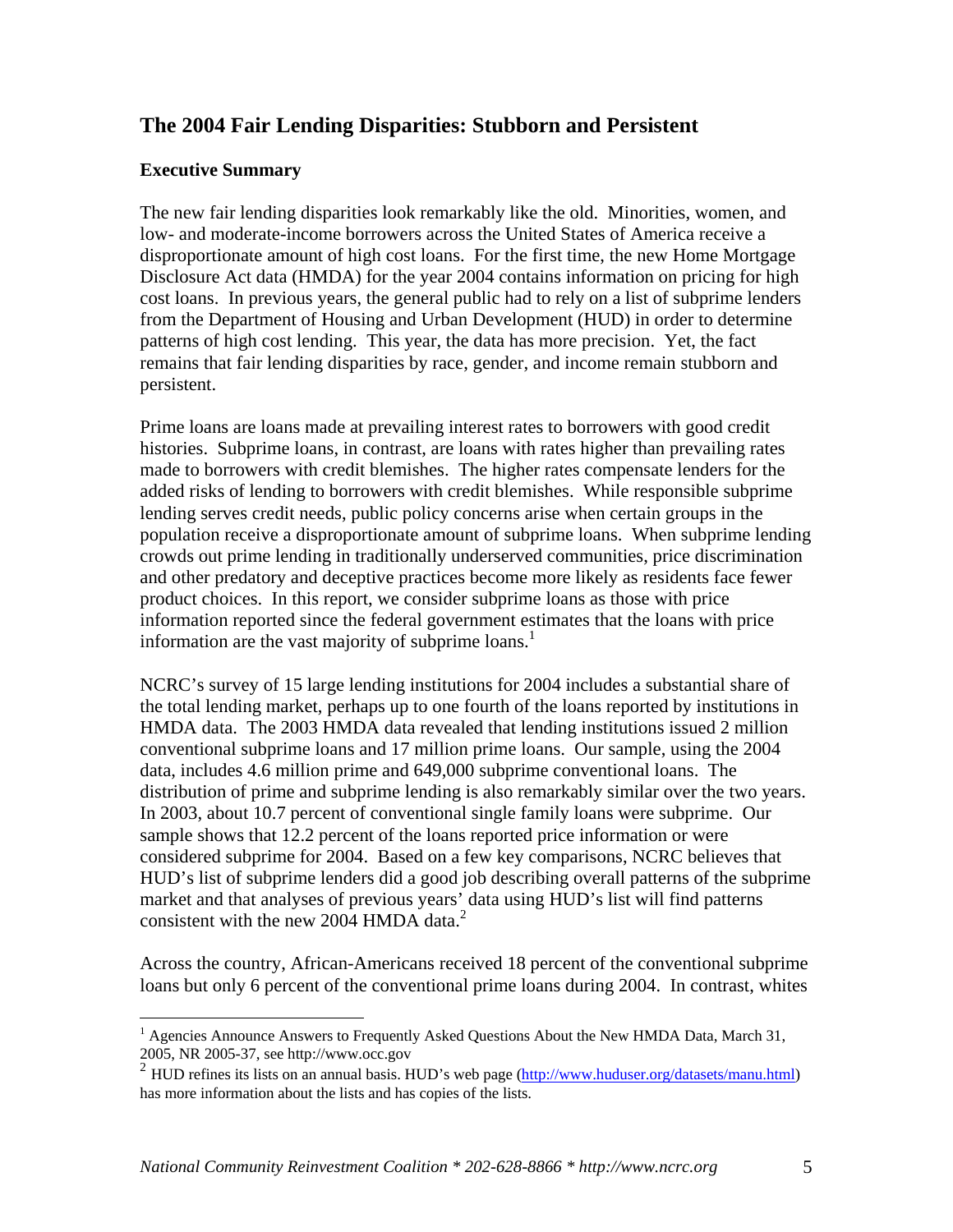received a greater percentage of prime than subprime loans. Whites received 55.3 percent and 66.4 of the subprime and prime loans, respectively. Disparities are also present by gender. Females received 36.8 percent of the subprime conventional loans but just 28 percent of the prime conventional loans in NCRC's sample of 2004 loans. Males, in contrast, received a higher percentage of prime loans (67.5 percent) than subprime loans (59.8 percent).

Of all the conventional loans made to low- and moderate-income and middle-income borrowers, between 18 to 21 percent were subprime. In contrast, of all the conventional loans made to upper-income borrowers, just 9.6 percent were subprime. The disparities by income level were among the greatest disparities only to be surpassed by the African-American/white disparity. Of all the conventional loans made to African-Americans, 29.4 percent were subprime. In contrast, of all the conventional loans issued to whites, only 10.4 percent were subprime. Hispanics and Native Americans also received a disproportionate amount of subprime loans. About 15 percent and 13.6 percent of the conventional loans made to Hispanics and Native Americans, respectively, were subprime loans.

Similar disparities were found when analyzing refinance, home purchase, and home improvement lending separately. Large disparities were also found in manufactured housing and subordinate lien loans. For example, of all the manufactured housing loans made to African-Americans, a high 52.6 percent were subprime. Manufactured housing lending is disproportionately high cost lending; even 32.7 percent of manufactured housing loans received by whites in NCRC's 2004 sample were subprime.

Again, it is noteworthy how key disparities are similar in 2004 and 2003 although the racial categories and other elements of the HMDA data changed during the two years. In 2003, for example, NCRC used CRA Wiz, produced by PCI Services, to calculate that 28 percent of all the conventional loans received by African-Americans were subprime. In 2004, our sample revealed that 29 percent of all conventional loans received by African-Americans were subprime.

Much has already been written about how the new HMDA data, by itself, cannot prove the existence of discrimination. Observers, including the federal banking agencies, note that HMDA data omits key underwriting variables including borrower creditworthiness, loan-to-value ratios, and debt-to-income ratios. NCRC and our 600 member organizations had advocated for the inclusion of these data elements so that HMDA data would be most useful for identifying the complete causes of pricing disparities. But the absence of the key underwriting variables does not reduce the data to little value. The regulatory agencies themselves note that the new price data is a "useful screen, previously unavailable, to identify lenders, products, applicants, and geographic markets where price differences among racial or other groups are sufficiently large to warrant further investigation."<sup>3</sup>

<u>.</u>

 $3$  See Answers to Frequently Asked Questions about HMDA Data, p. 5.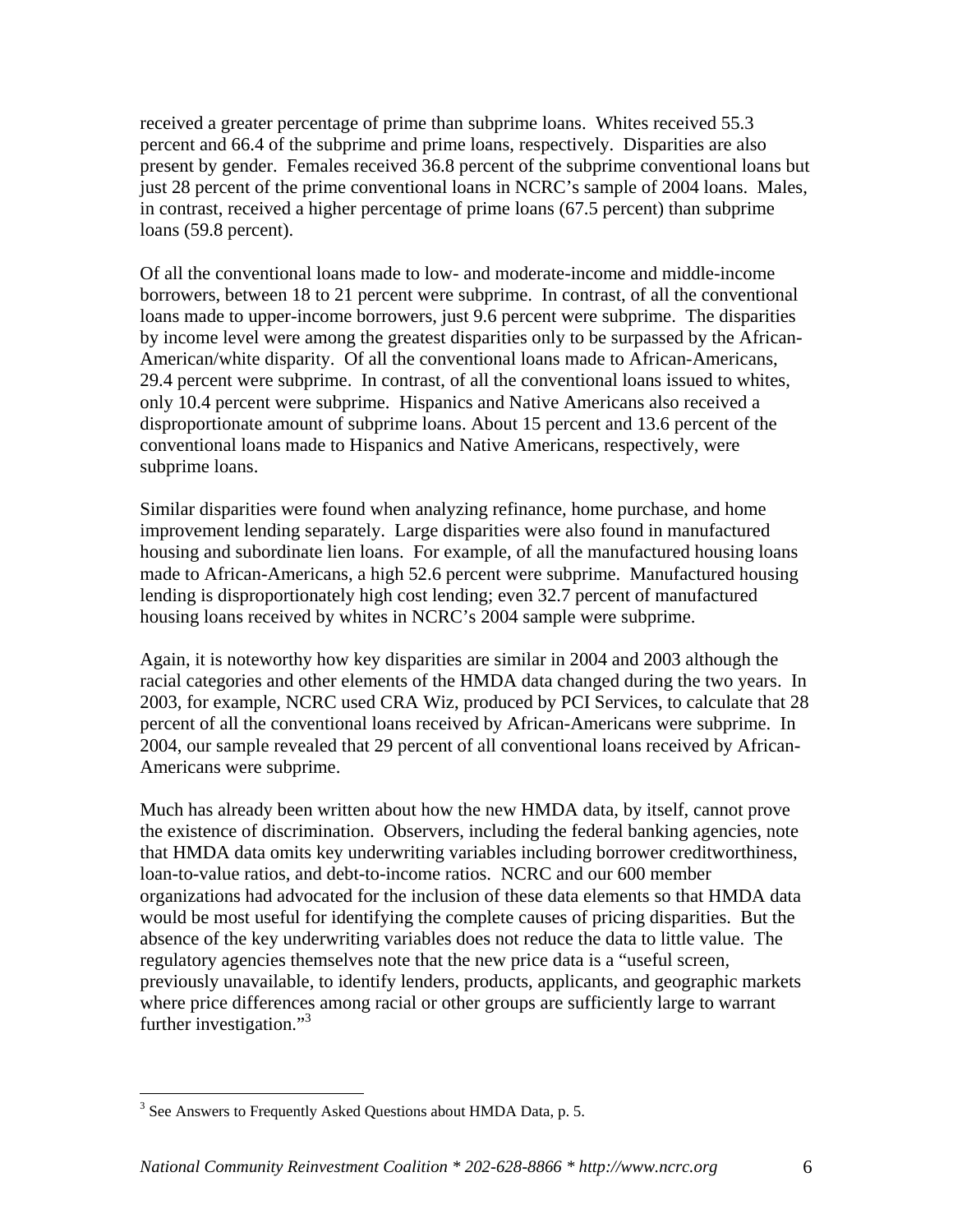NCRC will be one of the stakeholders using the new HMDA data to conduct further investigations and pursue enforcement options when warranted. In the meantime, the presence of disparities means that all stakeholders (responsible lenders, community organizations, and public officials) have our work cut out for us in increasing access to affordable loans for traditionally underserved populations.

No stakeholder can be complacent. The fact that the new 2004 data shows similar disparities to earlier years suggests that after controlling for creditworthiness and other key underwriting variables, discrimination is a likely contributor to the disparities. In a previous report, *The Broken Credit System*, NCRC obtained creditworthiness data on a one time basis and combined it with  $2001$  HMDA data.<sup>4</sup> We found that after controlling for creditworthiness, housing characteristics, and economic conditions the number of subprime loans increased markedly in minority and elderly neighborhoods in ten large metropolitan areas. Our study revealing pricing disparities even controlling for creditworthiness was consistent with an analysis conducted by a Federal Reserve economist.<sup>5</sup> Since disparities with the new 2004 data remain stubborn and persistent, we believe that a good chance exists that troubling indications of discrimination will still be revealed in further studies that combine the 2004 HMDA data with other datasets containing key underwriting variables.

The lenders surveyed for this report are among the largest institutions in the country, and a number of them have significant supbrime operations. We requested data directly from the lenders before March 1. Per the HMDA regulations and statute, these lenders provided us with their data by April 1. In alphabetical order, the lenders are:

Ameriquest Bank of America **Citigroup** Countrywide HFC HSBC Bank JP Morgan Chase Key Bank National City Option One Suntrust US Bank Wachovia Bank Washington Mutual Wells Fargo

<sup>4&</sup>lt;br><sup>4</sup> Study is available on the NCRC web page of <u>http://www.ncrc.org</u> or via contacting us on 202-628-8866.

<sup>5</sup> Paul S. Calem, Kevin Gillen, and Susan Wachter, *The Neighborhood Distribution of Subprime Mortgage Lending*, October 30, 2002. See also Paul S. Calem, Jonathan E. Hershaff, and Susan M. Wachter, *Neighborhood Patterns of Subprime Lending: Evidence from Disparate Cities*, in Fannie Mae Foundation's

Housing Policy Debate, Volume 15, Issue 3, 2004 pp. 603-622.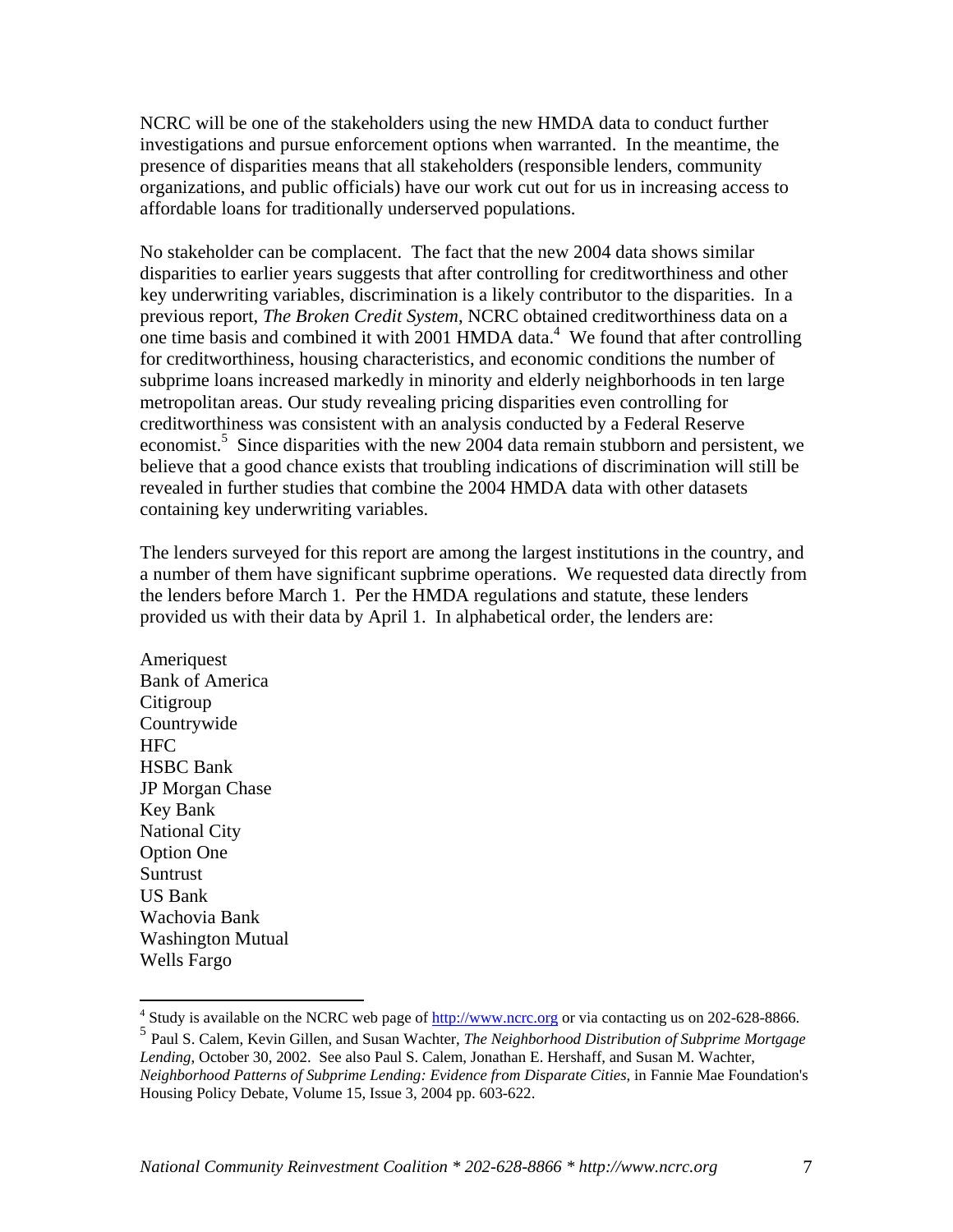

### **Minorities Receive Disproportionate Amount of Subprime Loans**

**Race or Ethnicity of Borrower**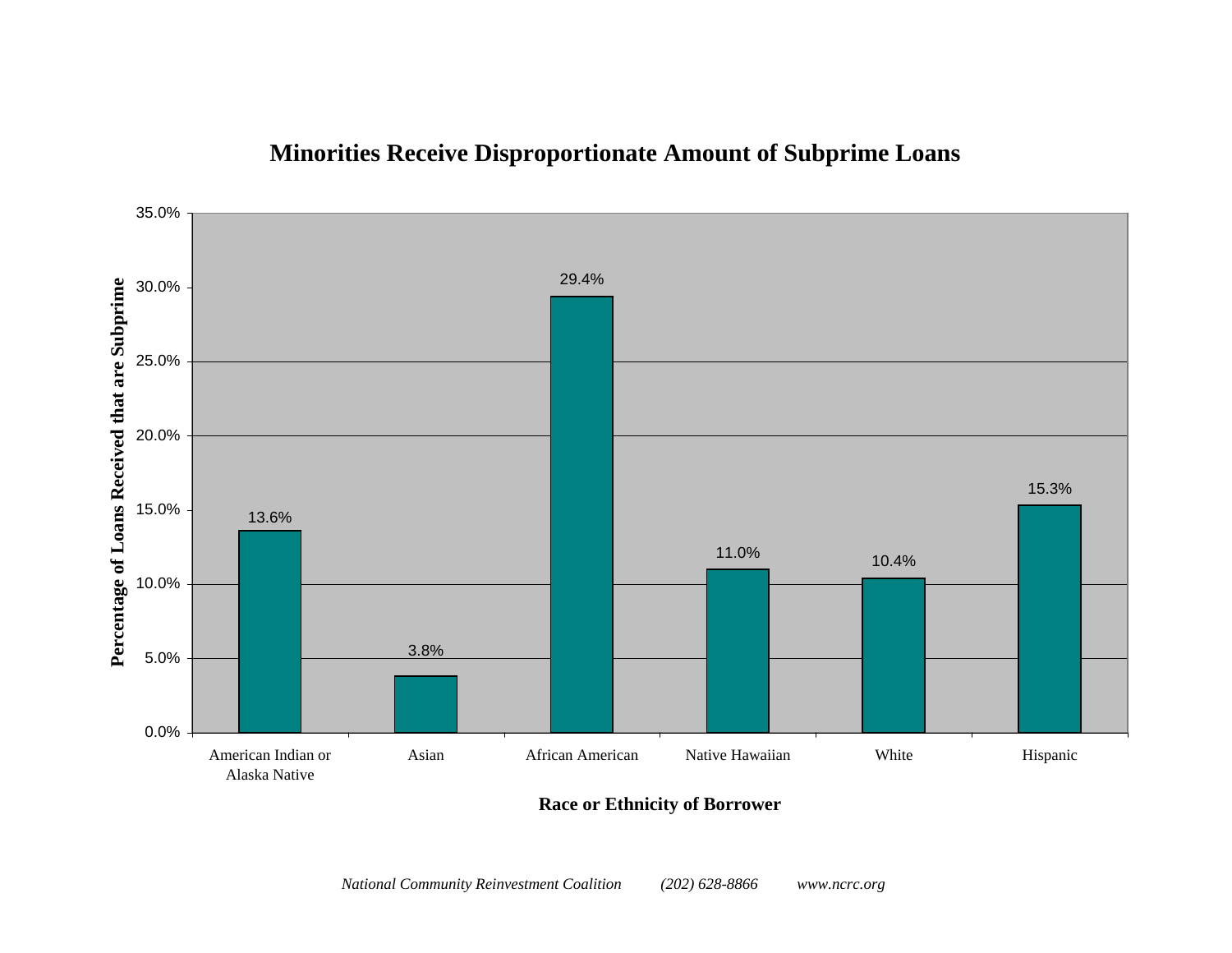

## **Subprime Lending Prevalent Among Low-Income Borrowers**

**Income of Borrower**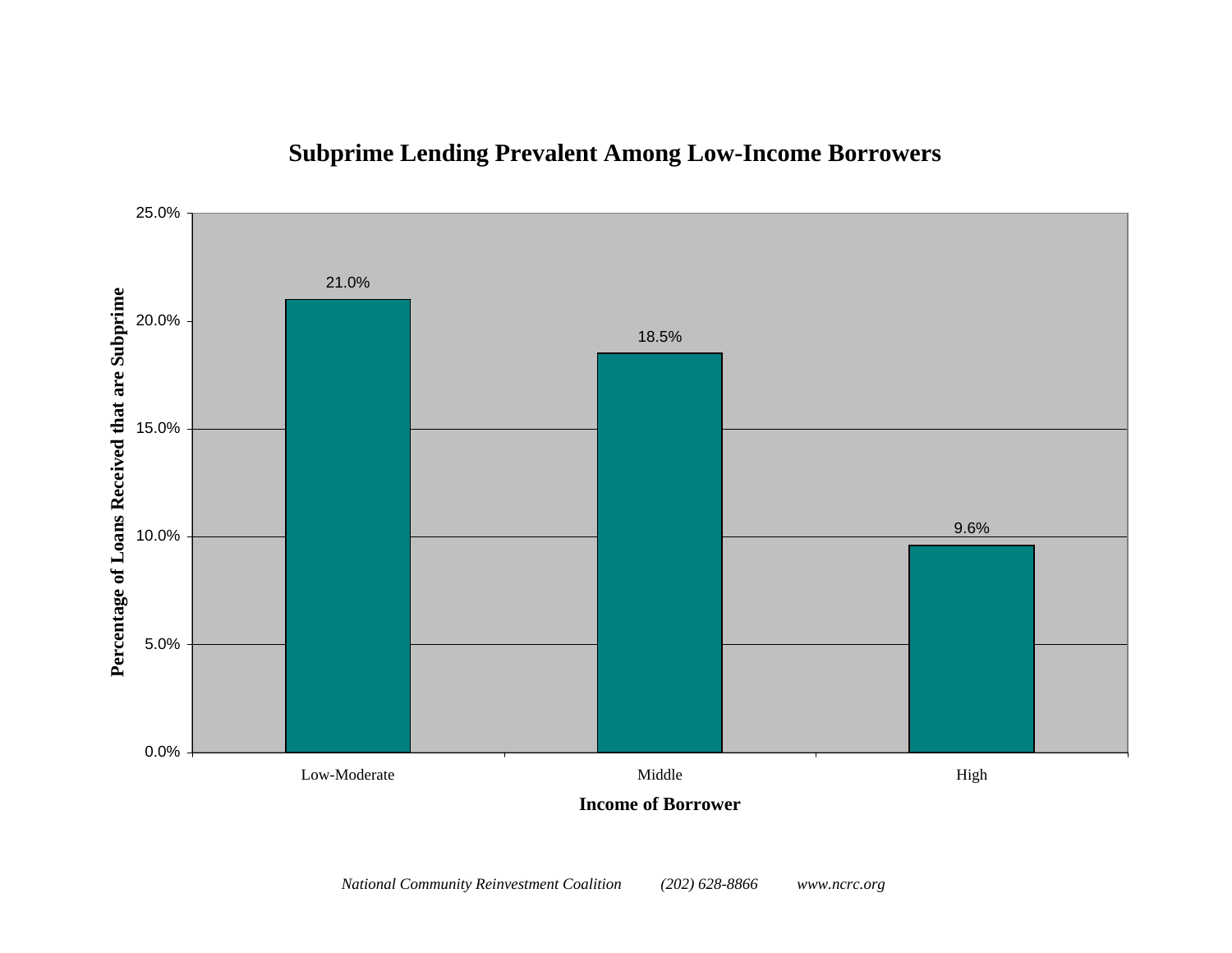### **Women Receive Disproportionate Amount of Subprime Loans**



**Gender of Borrower**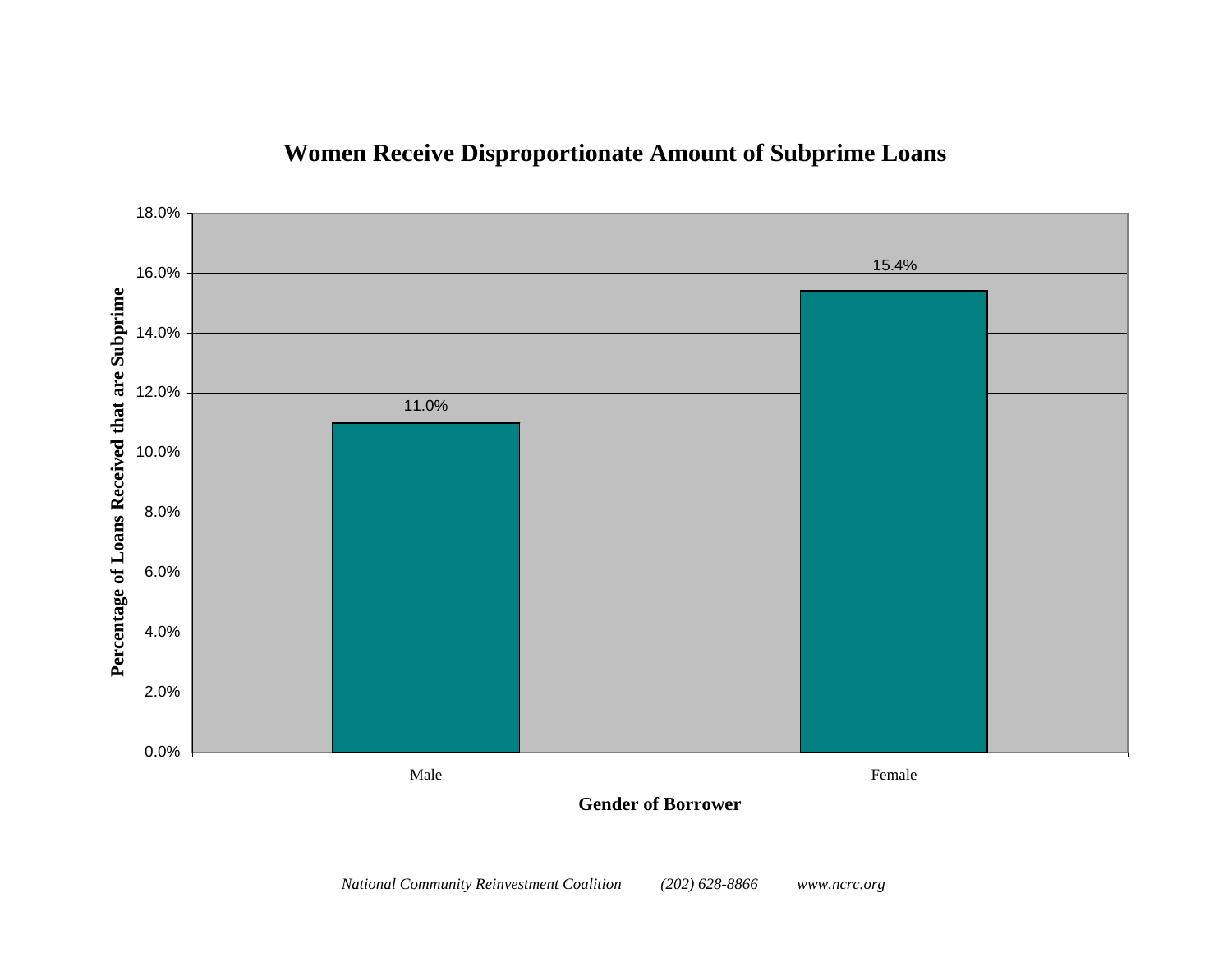#### **Findings**

 $\overline{a}$ 

#### **Conventional Single Family Loans – Table 1**

- When considering loans by race, the NCRC sample included 4.6 million prime conventional loans without price information and 649,000 subprime loans with price spread information. Subprime loans were 12.2 percent of the total conventional loans in the 2004 sample (see Table 1 in the appendix).
- African-Americans received 18 percent of the conventional subprime loans but only 6 percent of the conventional prime loans during 2004. In contrast, whites received a greater percentage of prime than subprime loans. Whites received 55.3 percent and 66.4 of the subprime and prime loans, respectively.
- Of all the conventional loans made to African-Americans, 29.4 percent or 116,913 were subprime. In contrast, of all the conventional loans issued to whites, only 10.4 percent were subprime. Hispanics and Native Americans also experienced more disparities than whites. Of all the conventional loans issued to Hispanics and Native Americans, 15.3 percent and 13.6 percent, respectively, were subprime. Asians received fewer subprime loans (only 3.8 percent) as a portion of total conventional loans than whites.
- Disparities are present by gender. Females received 36.8 percent of the subprime conventional loans but just 28 percent of the prime conventional loans in NCRC's sample of 2004 loans. Males, in contrast, received a higher percentage of prime loans (67.5 percent) than subprime loans (59.8 percent).
- When considering borrower income, NCRC used a national median income figure derived from a 2003 Census Bureau survey of about  $$43,000$ .<sup>6</sup> We then applied CRA definitions of low- and moderate-income (up to 80 percent of median income), middle-income (81 to 120 percent of median income) and upper or high income of 121 percent or greater of median income. Of all the conventional loans made to low- and moderate-income and middle-income borrowers, between 18 to 21 percent were subprime. In contrast, of all the conventional loans made to upper-income borrowers, just 9.6 percent were subprime. The disparities by income level were among the greatest disparities only to be surpassed by the Black-white disparity.
- The mean and median price spreads for subprime loans do not differ that much by race, income, or gender. The new 2004 data reports how many percentage points an Annual Percentage Rate (APR) of a first lien loan is above the rate of Treasury securities of comparable terms if the spread between the loan and Treasury

<sup>&</sup>lt;sup>6</sup> Selected Characteristics of Households, by Total Money Income in 2003, Source: U.S. Census Bureau, Current Population Survey, 2004 Annual Social and Economic Supplement. http://pubdb3.census.gov/macro/032004/hhinc/new01\_001.htm While we would have preferred 2004 income figures, the 2003 figure was based on the most recent Census survey we could find.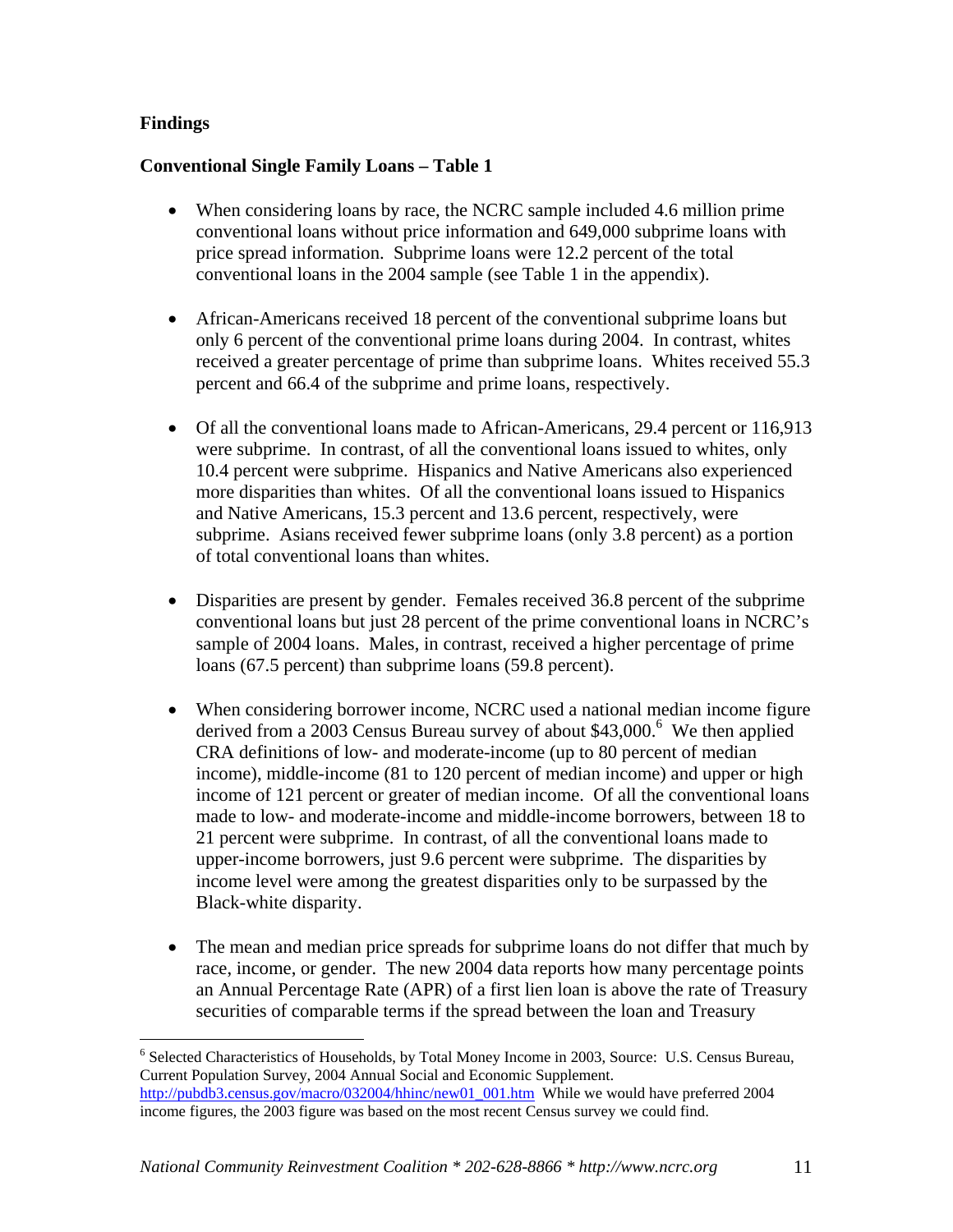securities is 3 percentage points or more. The median spread for subprime loans varies by about 40 basis points from 3.62 for Asians on the low end to 4 for African Americans and 4 for low- and moderate-income borrowers on the high end. The more significant story is the disparity in the portion of subprime and prime loans received by different categories of borrowers than disparities in price spreads in the subprime loans. When the Federal Reserve Board (FRB) was considering pricing information in HMDA data, NCRC had urged the FRB to include price information for all loans in order to provide the fullest possible picture of price distributions for various categories of borrowers. This initial sample of HMDA data provides information to support NCRC's recommendation concerning pricing information.

#### **Government-Insured Single Family Loans – Table 2**

- The NCRC sample contained few subprime government-insured loans. Lending institutions sampled issued just 489 subprime government-insured loans while they made 314,709 prime government-insured loans when considering loan totals by race.
- A notable finding is that of the 489 subprime government-insured loans, African-Americans received 23.9 percent, a percentage much higher than any other minority group.

#### **Conventional and Government-Insured Single Family Loans – Table 3**

• The trends when combining conventional and government-insured loans are very similar to the trends when considering conventional loans by themselves due to the much greater number of conventional loans and conventional subprime loans than government-insured loans.

#### **Conventional Refinance Single Family Loans – Table 4**

- Consistent with previous research, NCRC's sample shows that refinance loans constitute the majority of subprime loans. Subprime conventional refinance loans are 401,188 or 61.8 percent of the 649,101 total subprime conventional loans in NCRC's 2004 sample.
- African-Americans received 17.3 percent of subprime refinance loans but only 6.7 percent of prime refinance loans. Whites, in contrast, received a higher percentage of prime than subprime refinance loans (66.6 percent versus 56.9 percent).
- Of the total conventional refinance loans received by African-Americans, 29 percent were subprime. In contrast, just 11.9 percent of all refinance loans were subprime for whites. Hispanics had a higher portion of subprime loans at 15.3 percent of total conventional refinance loans.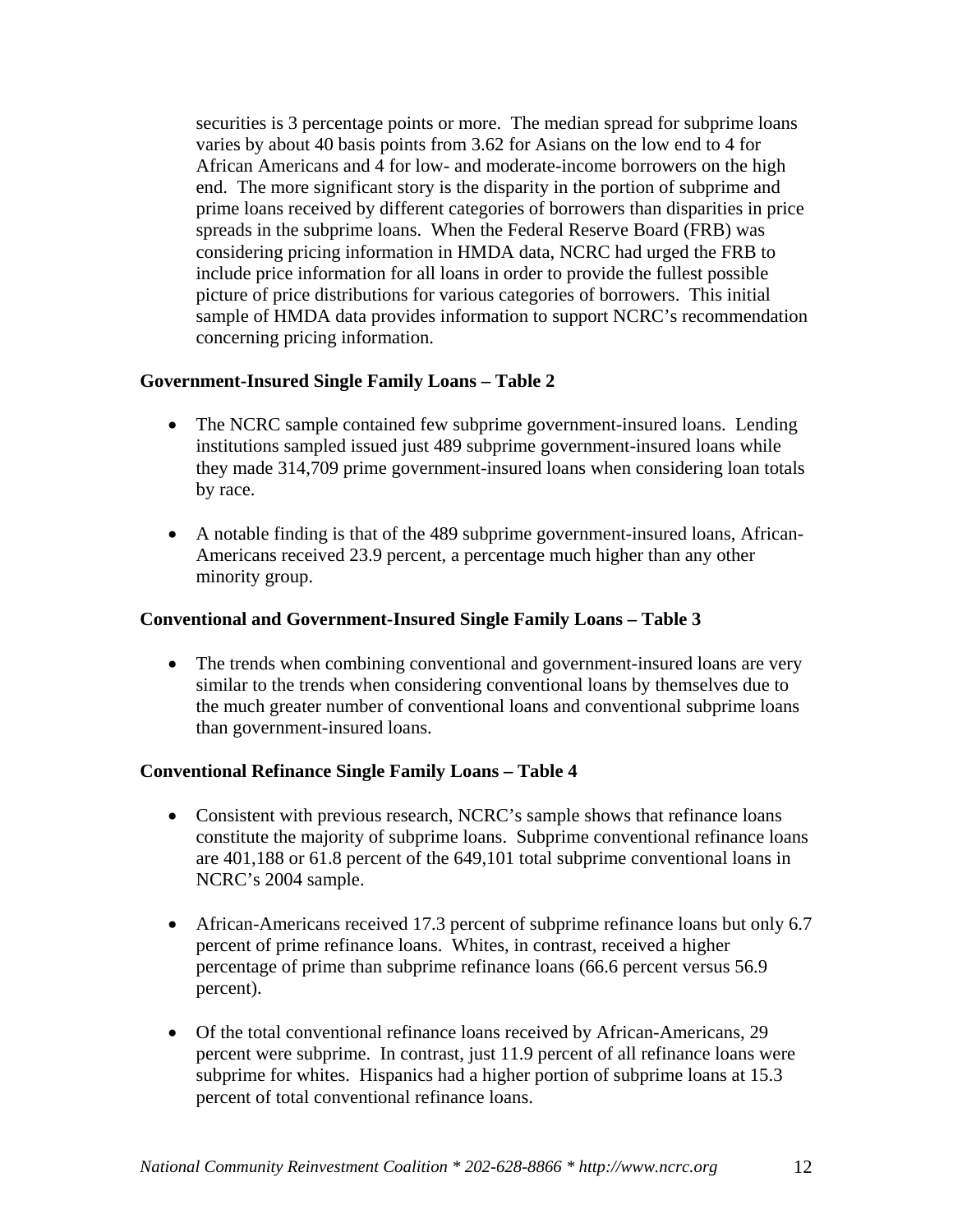- Females received 36.9 percent of subprime refinance loans, but just 27.8 percent of prime refinance loans. In contrast, males received a higher portion of prime than subprime refinance loans (67.2 percent versus 59.3 percent).
- Of all the refinance loans made to low- and moderate-income and middle-income borrowers, between 20 to 21 percent were subprime. In contrast, just 11.1 percent of conventional refinance loans issued to upper-income borrowers were subprime.

#### **Conventional Home Purchase Loans – Table 5**

- Lenders in NCRC's 2004 sample made 210,337 conventional subprime home purchase loans and 1,975,027 conventional prime loans.
- African-Americans received 19.7 percent of subprime home purchase loans but just 4.92 percent of prime home purchase loans. Whites, in contrast, received a higher portion of prime than subprime loans (66.4 percent versus 51.8 percent). Hispanics received 17.3 percent of subprime home purchase loans and 10.8 percent of prime home purchase loans.
- Of all the home purchase loans issued to African-Americans, 29.9 percent were subprime. Only 7.7 percent of conventional home purchase loans for whites were subprime, but 14.6 percent of home purchase loans for Hispanics were subprime. Only 3.5 percent of the home purchase loans for Asians were subprime.
- Females received 36.2 percent of the subprime home purchase loans but just 28 percent of the prime home purchase loans. Males enjoyed a higher percentage of prime than subprime loans (68.1 percent versus 61.1 percent).
- Disparities by income levels are significant. Low- and moderate-income borrowers, for example, received 18 percent of subprime home purchase loans but just 7.7 percent of the prime loans. Middle-income borrowers received 28.3 percent of subprime loans but just 17 percent of prime loans. Upper or highincome borrowers received a much greater portion of prime than subprime loans (75.3 percent as opposed to 53.7 percent).
- Of all the home purchase loans made to low- and moderate-income borrowers, 19.9 percent were subprime. The comparable figures for middle- and upperincome borrowers were 15.1 percent and just 7.1 percent, respectively.

#### **Conventional Home Improvement Loans – Table 6**

• While subprime home improvement is a relatively small portion of overall conventional subprime lending, a high percentage of home improvement lending is subprime. Almost 21 percent of home improvement lending in our sample is subprime, compared with 12 percent of total conventional lending.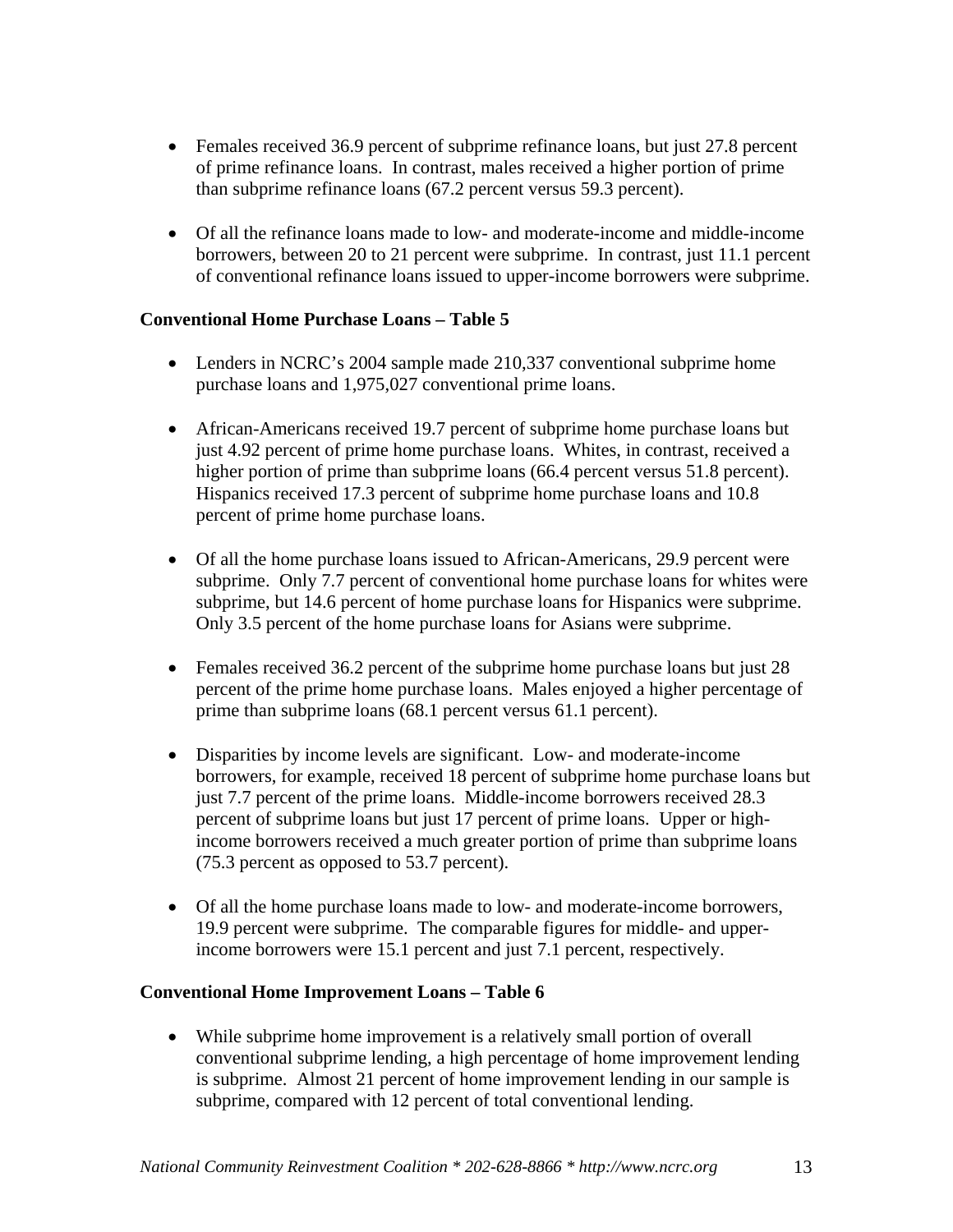- African-Americans experienced significant disparities in home improvement lending. They received 16.4 percent of subprime home improvement loans but just 9.5 percent of prime home improvement loans. Of all the home improvement loans made to African-Americans, a high 31.1 percent were subprime. This compares with about 20 percent of all home improvement loans being subprime for most other racial groups of borrowers.
- Females received 39.1 percent of subprime home improvement loans, and a lower percentage (32.4 percent) of prime home improvement loans. In contrast, males received a higher percentage of prime than subprime loans. Of all the home improvement loans issued to women, 24 percent were subprime. Just 19.2 percent of all the home improvement loans made to men were subprime.
- Of all the home improvement loans made to low- and moderate-income borrowers, 27.5 were subprime. For middle- and upper-income borrowers, the figures were 26.2 percent and just 17 percent, respectively.

#### **Manufactured Housing – Table 7**

- The 2004 HMDA data has another new element in that it has a separate data code indicating if the loan was made to a borrower residing in a manufactured home as opposed to a traditional single family home. Researchers have documented that lending patterns for manufactured homes are different than for traditional single family homes. The 2004 data in this sample confirms that a much higher portion of loans for manufactured homes are high cost loans. Almost 34 percent or 22,571 of the loans for manufactured homes were subprime, in contrast to 12 percent of all conventional loans.
- Once again, African-Americans receive a disproportionate amount of manufactured housing subprime loans. Of the manufactured housing loans made to African-Americans, a high 52.6 percent were subprime. This is in sharp contrast to the 33 to 34 percent figure for most other racial groups.
- Not even low- and moderate-income borrowers receive as a high a portion of manufactured housing subprime loans as African-Americans. Of all the manufactured housing loans made to low- and moderate-income borrowers, 39.6 percent were subprime. Just 28.1 percent of the manufactured housing loans made to upper-income borrowers were subprime.
- The price spreads are higher in manufactured housing than traditional single family home loans. The APRs on manufactured housing loans are higher than 4 percentage points above Treasury rates of comparable maturities. The higher spreads are for Asians (4.6 percentage points above Treasuries), Hispanics (4.2), females (4.3), and low- and moderate-income borrowers (4.4).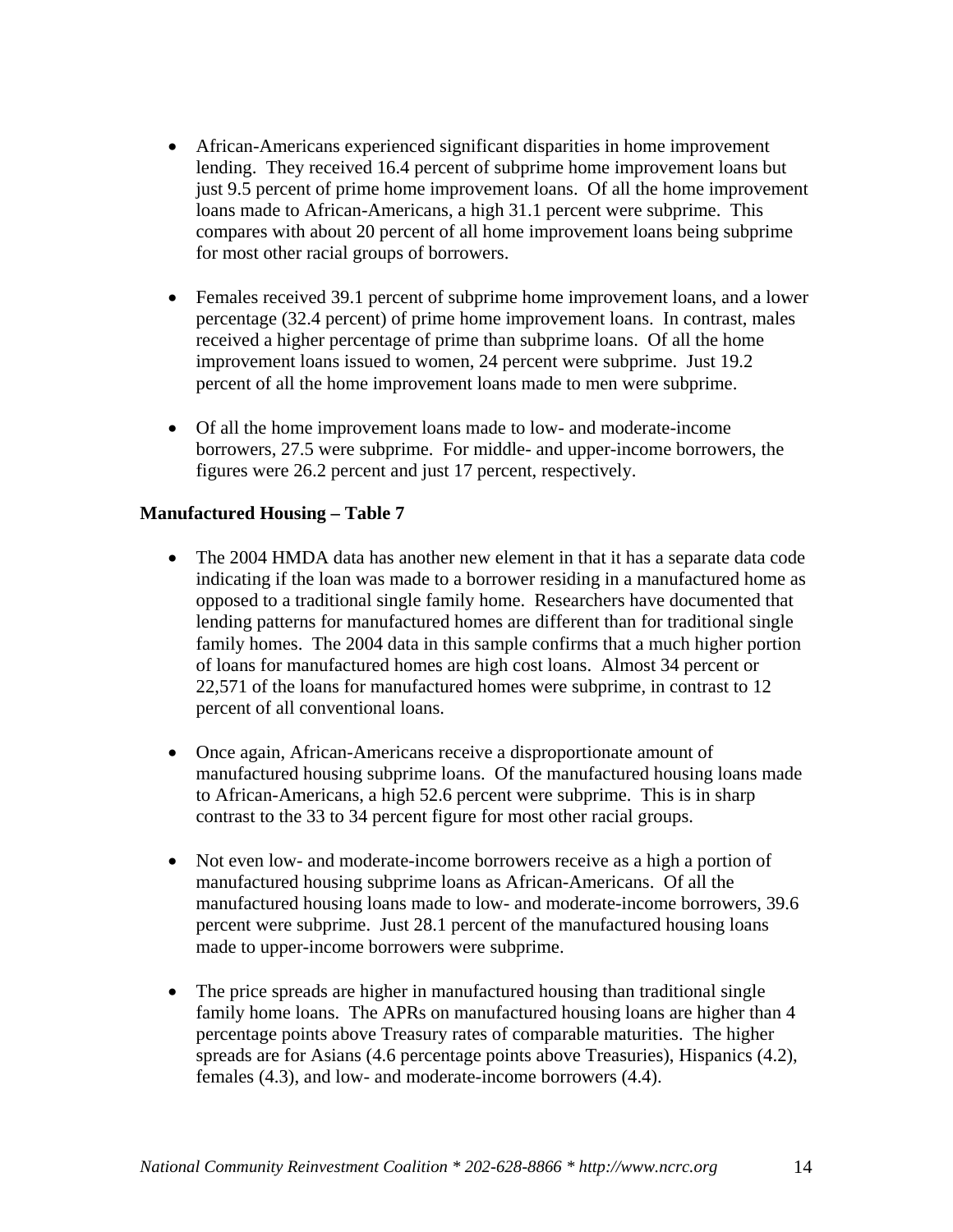#### **Subordinate Liens – Table 8**

- The Federal Reserve Board required lenders to report price information if the spread between the APR on a subordinate lien loan and Treasury securities of comparable terms was 5 percentage points or more. The median spread is around 6 for most groups of borrowers. On the high end, it is 6.5 for African-Americans, 6.4 for whites, and 6.7 for low- and moderate-income borrowers.
- Overall, median spreads do not reveal much difference in prices of subprime subordinate lien loans received by various groups of borrowers. The more significant story is the distribution of subprime subordinate lien loans among different groups of borrowers.
- Subordinate or junior lien loans are typically higher cost than first lien or first mortgage loans. The NCRC 2004 sample bears this out. Of all the subordinate lien loans issued, 36.6 percent or 197,513 were subprime in contrast to just 12.2 percent of all first lien loans.
- Almost 49 percent of the subordinate lien loans made to African-Americans and Hispanics were subprime in contrast to 33 percent for whites.
- Of all the subordinate lien loans made to females, 40.3 percent were subprime while the figure for males is 35.9 percent.
- Forty percent, 42.6 percent, and 34.7 percent of subordinate lien loans for lowand moderate-income, middle-income, and upper-income borrowers, respectively, were subprime. It is interesting that middle-income borrowers receive a slightly higher percent of subprime subordinate lien loans than low- and moderate-income borrowers.

#### **Specifications for Data Analysis**

#### *Table 1- Conventional, Single Family*

Loan Type – Conventional Property Type – Single Family Purpose of Loan – Home purchase, home improvement, refinancing Owner-Occupancy – Owner, non-owner, and NA Action Taken – Loan originated only Lien Status – Secured by first lien only.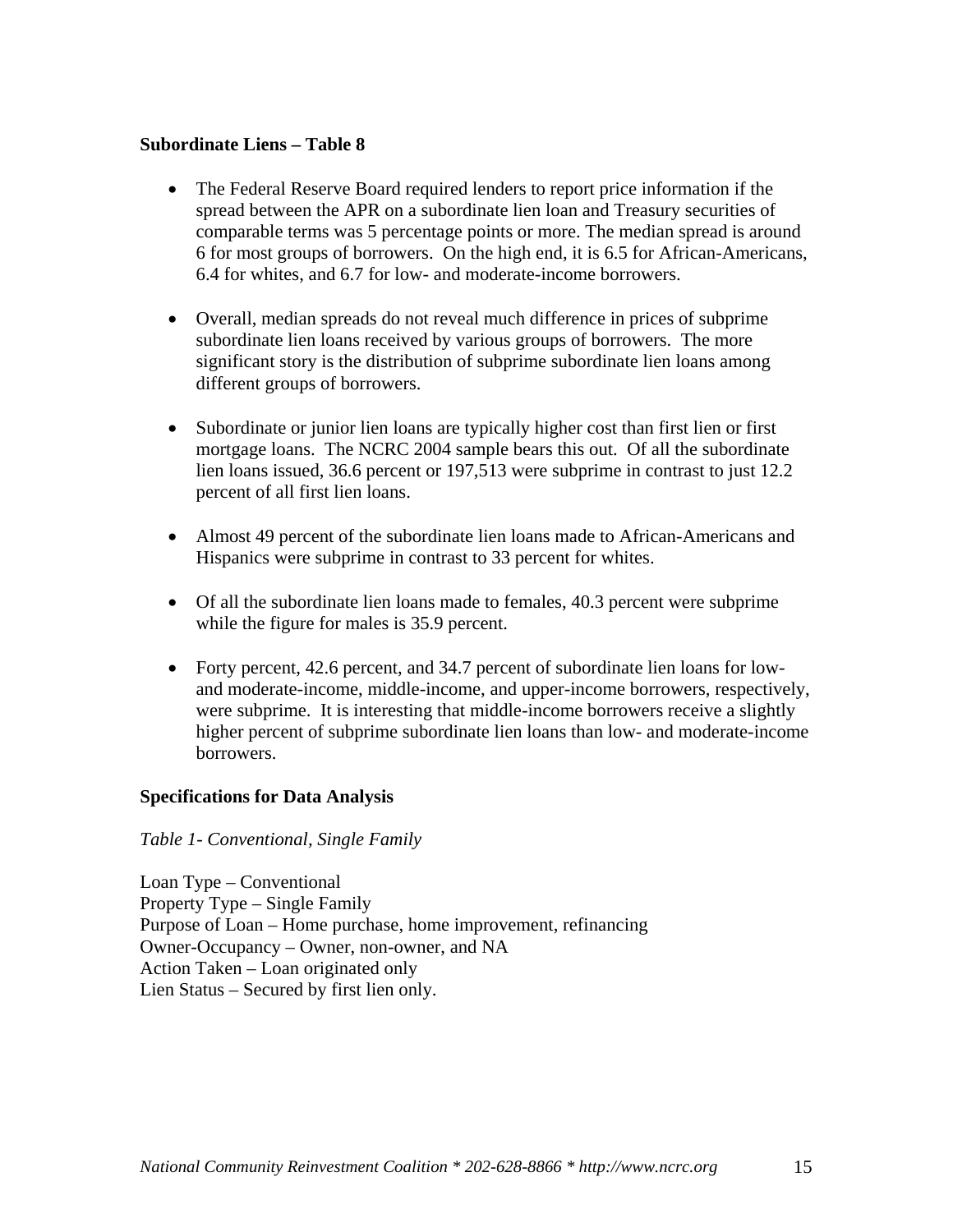#### *Table 2 – Government Insured, Single Family*

Loan Type – FHA, VA, FSA (All government insured loans) Property Type – Single Family Purpose of Loan – Home purchase, home improvement, refinancing Owner-Occupancy – owner, non-owner, and NA Action Taken – Loan originated only Lien Status – Secured by first lien only

#### *Table 3 – Conventional and Government Insured, Single Family*

Loan Type – Conventional and government-insured Property Type – Single Family Purpose of Loan – Home purchase, home improvement, refinancing Owner-Occupancy – Owner, non-owner, and NA Action Taken – Loan originated only Lien Status – Secured by first lien only

#### *Table 4 – Conventional Refinance Single Family Loans*

Loan Type – Conventional Property Type – Single Family Purpose of Loan – Refinance Owner-Occupancy – Owner, non-owner, and NA Action Taken – Loan originated only Lien Status – Secured by first lien only

#### *Table 5 – Conventional Home Purchase Single Family Loans*

Loan Type – Conventional Property Type – Single Family Purpose of Loan – Home purchase Owner-Occupancy – Owner, non-owner, and NA Action Taken – Loan originated only Lien Status – Secured by first lien only

#### *Table 6 – Conventional Home Improvement Single Family Loans*

Loan Type – Conventional Property Type – Single Family Purpose of Loan – Home Improvement Owner-Occupancy – Owner, non-owner, and NA Action Taken – Loan originated only Lien Status – Secured by first lien only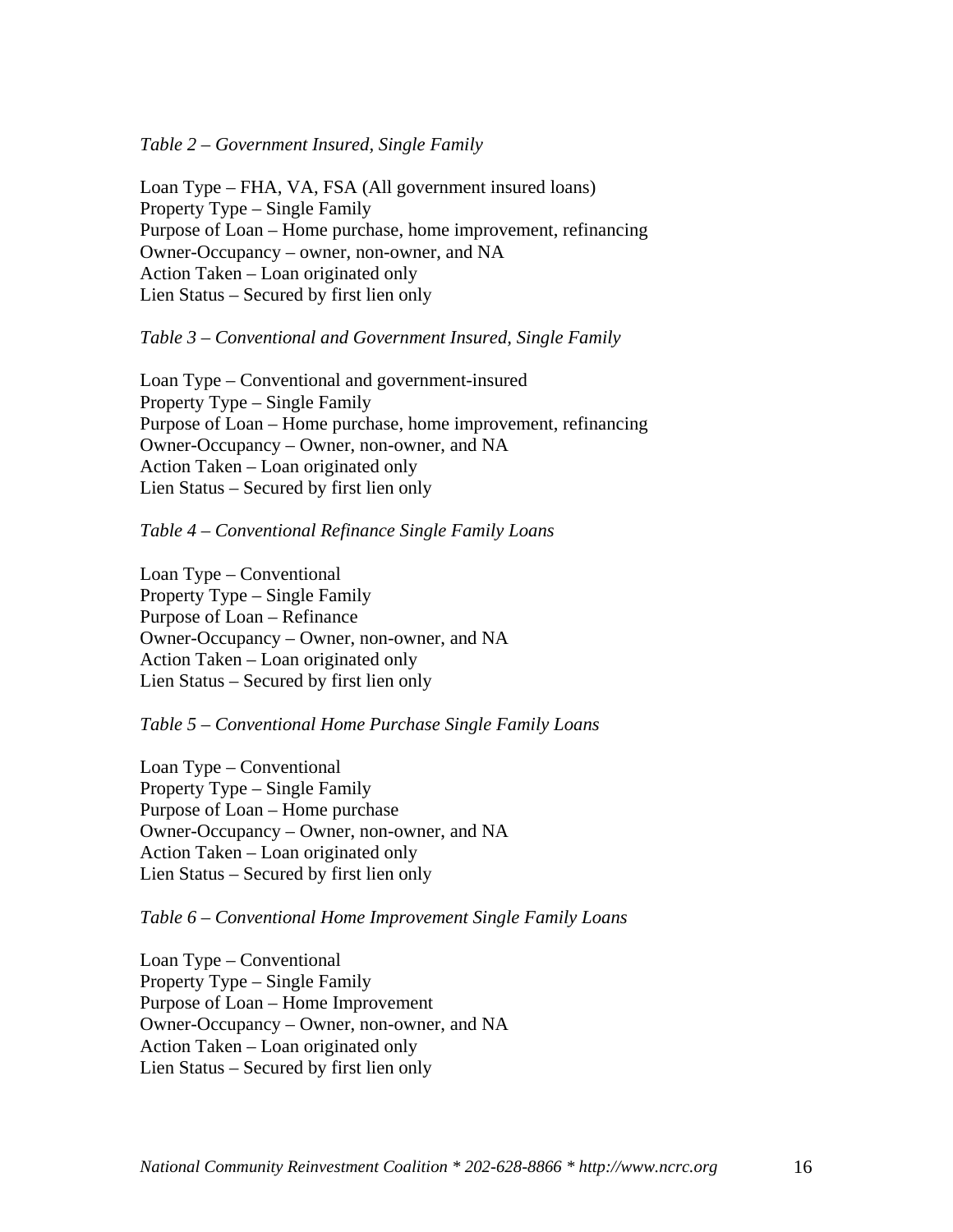#### *Table 7 – Manufactured housing*

Loan Type – Conventional Property Type – Manufactured housing Purpose of Loan – Home purchase, home improvement, refinancing Owner-Occupancy – Owner, non-owner, and NA Action Taken – Loan originated only Lien Status – Secured by first lien only

#### *Table 8 – Subordinate (Second Liens)*

Loan Type – Conventional Property Type – Single Family Purpose of Loan – Home purchase, refinance, home improvement Owner-Occupancy – Owner, non-owner, and NA Action Taken – Loan originated only Lien Status – Secured by second lien only

#### *Treatment of Race, Ethnicity, and Gender*

All race/ethnic categories, except Black and Hispanic, are "non-Hispanic." Blacks are categorized as Hispanic and non-Hispanic Blacks.

Hispanics in our tables can be of any race except African-Americans. We excluded African-Americans because we wanted mutual exclusive borrower groups for African-Americans and Hispanics.

We coded a loan as made to a particular race (for example, African-Americans) if the primary race (African-American) listed for the borrower was the particular race. HMDA data has five data fields for race of applicant to account for borrowers of multiple races.

Race of borrower was categorized based on the race of the applicant, not the co-applicant. Regarding gender, we used the same procedure regarding co-applicants.

Finally, loan totals by race, income, and gender will differ in some instances because a different number of loans will have missing information for race, income, and gender.

#### **Recommendations: Legislative & Regulatory**

#### *Enhance the Quality of HMDA Data*

NCRC believes that Congress and the Federal Reserve Board (which implements the HMDA regulations) must enhance HMDA data so that regular and comprehensive studies can scrutinize fairness in lending. Specifically, are minorities, the elderly, women, and low- and moderate-income borrowers and communities able to receive loans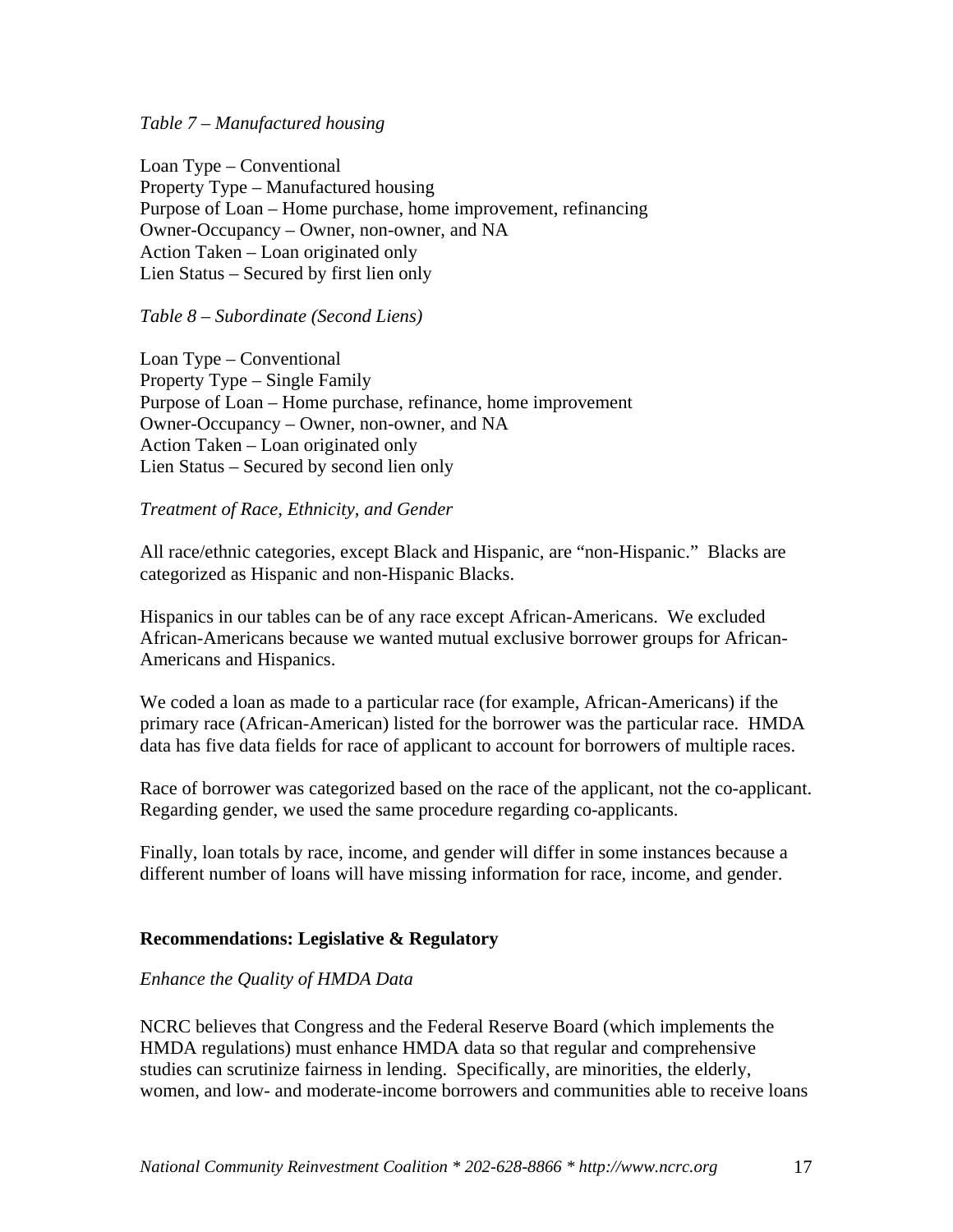that are fairly priced? More information in HMDA data is critical to fully explore the intersection of price, race, gender, and income. HMDA data must contain credit score information similar to the data used in NCRC's *Broken Credit System* report released in the winter of 2003. For each HMDA reportable loan, a financial institution must indicate whether it used a credit score system and if the system was their own or one of the widely used systems such as FICO (a new data field in HMDA could contain 3 to 5 categories with the names of widely-used systems). The HMDA data also would contain one more field indicating which quintile of risk the credit score system placed the borrower. In addition, HMDA data must contain information on other key underwriting variables including the loan-to-value and debt-to-income ratios.

Using this data, regulators, researchers, the media, and the public could determine if any of the credit score systems were placing minorities and other protected classes in the higher risk categories a disproportionate amount of time. The data would facilitate more econometric analysis to assess whether the prices of loans are based on risk, race, gender, or age.

#### *Federal Reserve Board Must Step Up Anti-Discrimination and Fair Lending Oversight*

The Government Accountability Office concluded that the Federal Reserve Board has the authority to conduct fair lending reviews of affiliates of bank holding companies. The Federal Reserve Board, however, continues to insist that it lacks this authority.<sup>7</sup> This issue must be resolved because comprehensive anti-discrimination exams of all parts of bank holding companies are critical. Most of the major banks have acquired large subprime lenders that are then considered affiliates and become off-limits to Federal Reserve examination. A pressing question is the extent to which the subprime affiliates refer creditworthy customers to the prime parts of the bank so that the customers receive loans at prevailing rates instead of higher subprime rates. Or does the subprime affiliate steer creditworthy borrowers to high cost loans? These questions remain largely unanswered. Consequently, we do not know the extent of steering by subprime affiliates and/or their parent banks. Thus, it is past time for the Federal Reserve to examine affiliates as well as the parent bank.

#### *Comprehensive Anti-Predatory Lending Legislation*

Since our analysis revealed a disproportionate amount of subprime lending targeted to vulnerable borrowers and communities, Congress must respond by enacting comprehensive anti-predatory lending legislation along the lines of bills introduced by Representatives Watt, Miller, and Frank and Senator Sarbanes. Comprehensive and strong anti-predatory lending legislation would eliminate the profitability of exploitative practices by making them illegal. It could also reduce the amount of price discrimination since fee packing and other abusive practices would be prohibited. A comprehensive anti-predatory law would also strengthen the Community Reinvestment Act (CRA) if

 7 Government Accountability Office, *Large Bank Mergers: Fair Lending Review Could be Enhanced with Better Coordination*, November 1999, GAO/GGD-00-16.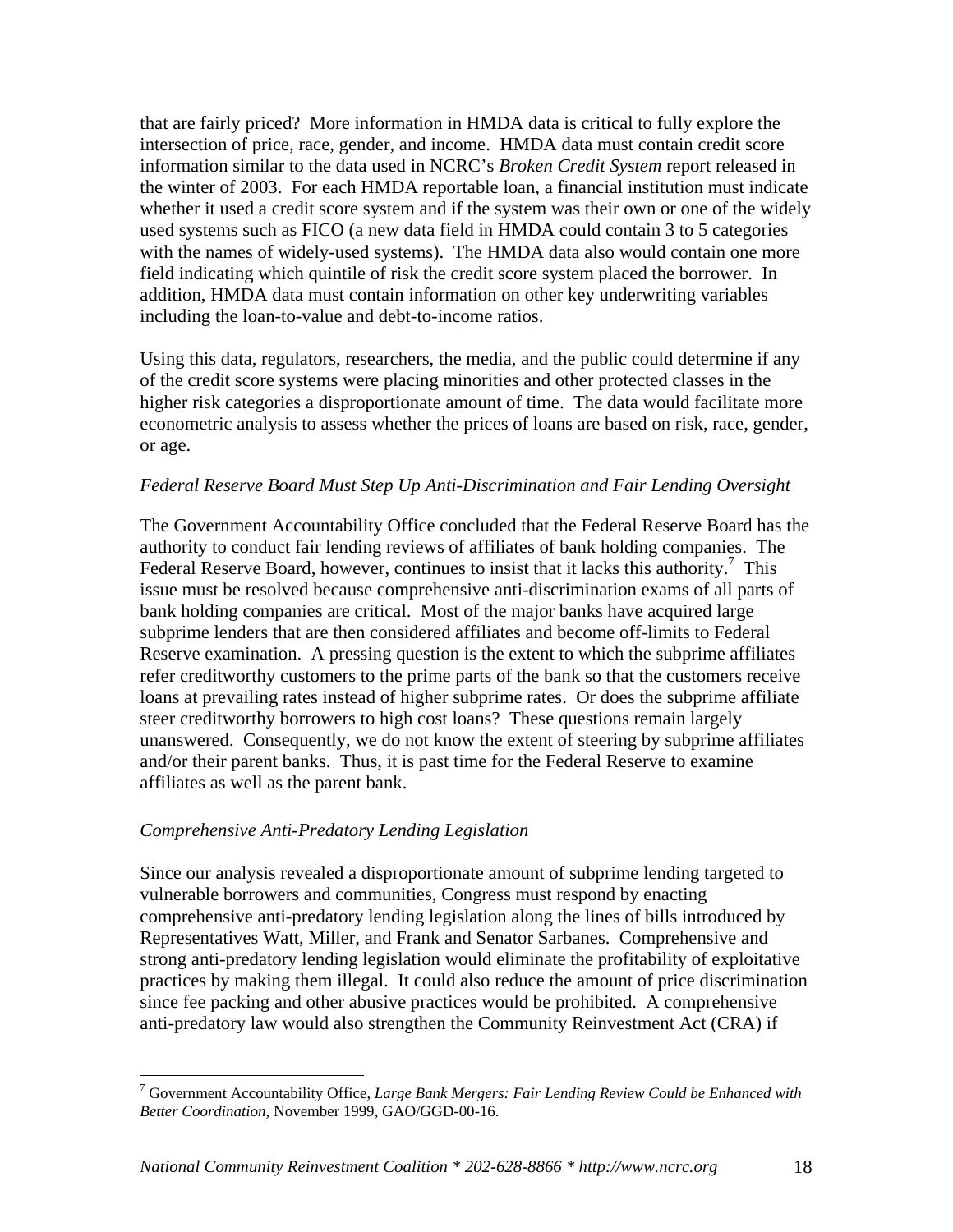regulatory agencies severely penalize lenders through failing CRA ratings when the lenders violate anti-predatory law.

#### *Stop Regulators from Weakening CRA*

CRA imposes an affirmative and continuing obligation on banks to serve the credit needs of all communities, including low- and moderate-income neighborhoods. Federal examiners issue a publicly available rating to banks with assets over \$250 million based on how many loans, investments, and services they make to low- and moderate-income neighborhoods. The three part CRA exam (lending, investment, and service tests) for institutions with more than \$250 million in assets has been instrumental in increasing access to loans, investments, and services for residents in low- and moderate-income communities.

However, this past summer the Office of Thrift Supervision (OTS) eliminated the investment and service tests for savings and loans with assets between \$250 million and \$1 billion. Eliminating these tests means that banks will no longer have the incentive to make investments in affordable housing, such as Low-Income Housing Tax Credits, and will no longer be scrutinized by examiners on how many branches and affordable banking services they are making available in low- and moderate-income neighborhoods. CRA also took a further blow from the OTS when that agency most recently ruled to allow thrifts with over \$1 billion in assets to choose whether they even want to undergo the investment and service tests, thus giving them the power to pick and choose which community needs they will meet. Yet another proposal from the FDIC, Federal Reserve Board, and the Office of the Comptroller of the Currency would dilute CRA exams for banks with assets between \$250 million and \$1 billion.

Given the persistence of disparities by income and race as illustrated in this study, it is counterproductive to lessen CRA oversight. If CRA oversight continues to diminish, the level of abusive lending to vulnerable populations is likely to increase even further as traditional lenders reduce the number of branches, bank products, and affordable housing investments in low- and moderate-income communities. Instead, regulators must strengthen CRA exams and hold lenders accountable to communities.

#### *Strengthen CRA by Applying It to Minority Neighborhoods and All Geographical Areas Lenders Serve*

In order to increase prime lending for minority borrowers and reduce lending disparities, CRA exams must evaluate the banks' records of lending to minority borrowers and neighborhoods as well as scrutinizing banks' performance in reaching low- and moderate-income borrowers and neighborhoods. CRA's mandate of affirmatively meeting credit needs is currently incomplete as it is now applied only to low- and moderate-income neighborhoods, not minority communities.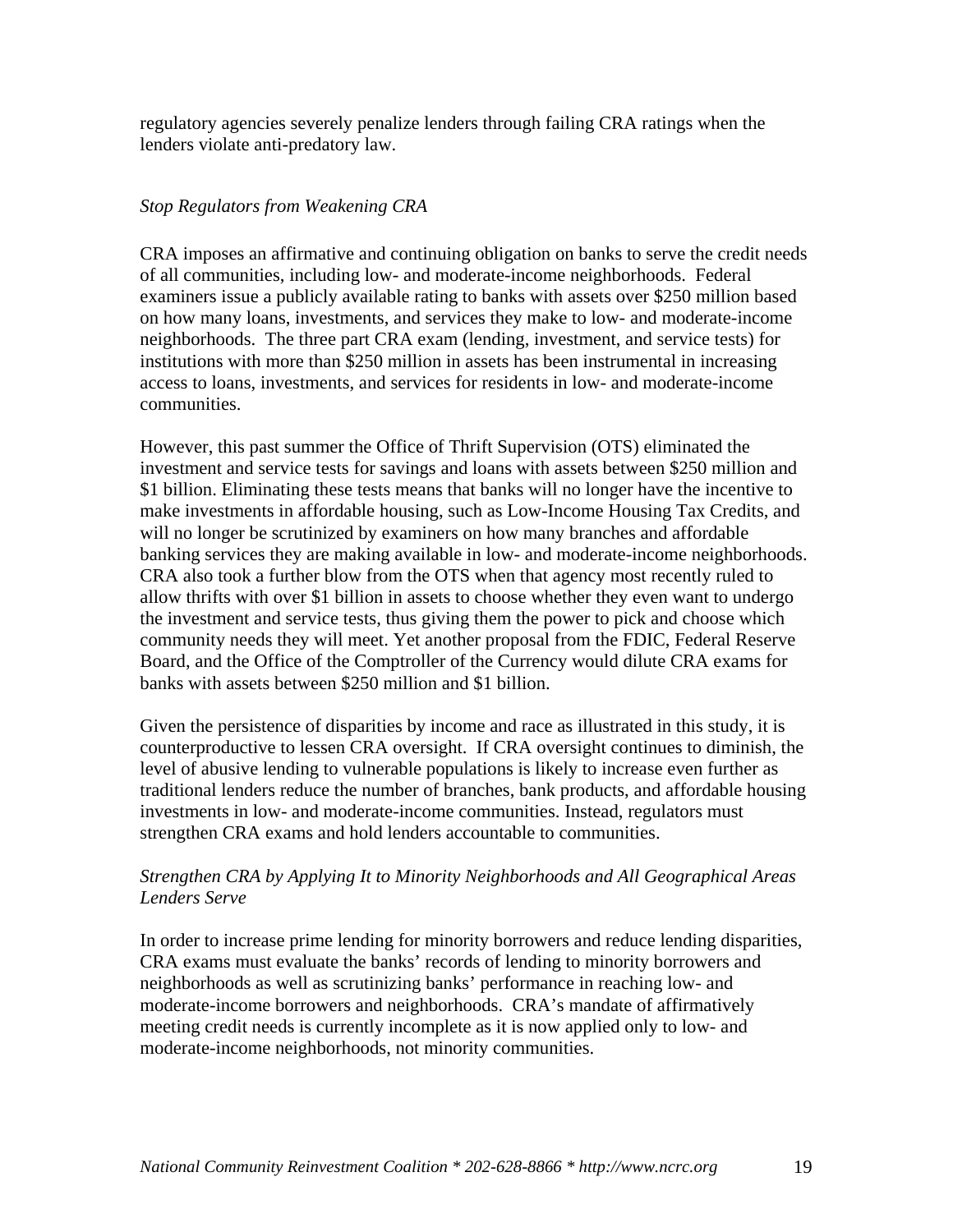CRA must also be strengthened so that depository institutions undergo CRA examinations in all geographical areas in which they make a significant number of loans. Currently, CRA exams assess lending primarily in geographical areas in which banks have their branches. But the overlap between branching and lending is eroding with each passing year as lending via brokers and correspondents continues to increase. NCRC strongly endorses the CRA Modernization Act, HR 865, introduced in the  $107<sup>th</sup>$ Congress. HR 865 mandates that banks undergo CRA exams in geographical areas in which their market share of loans exceeds one half of one percent in addition to areas in which their branches are located. NCRC will be working with members of Congress to update and reintroduce CRA Modernization legislation.

Short of statutory changes to CRA, NCRC believes that the regulatory agencies have the authority to extend CRA examinations and scrutiny to geographical areas beyond narrow "assessment" areas in which branches are located. Currently, the federal banking agencies will consider lending activity beyond assessment areas if the activity will enhance CRA performance. Likewise, the CRA rating must be downgraded if the lending performance in reaching low- and moderate-income borrowers is worse outside than inside the assessment areas.

#### *CRA Exams Must Scrutinize Subprime Lending More Rigorously*

Currently, CRA exams are not adequately assessing the CRA performance of subprime lenders. For example, the CRA exam of the subprime lender, Superior Bank, FSB, called its lending innovative and flexible before that thrift's spectacular collapse.<sup>8</sup> Previous NCRC comment letters to the regulators have documented cursory fair lending reviews for the great majority of banks and thrifts involved in subprime lending.<sup>9</sup> If CRA exams continue to mechanistically consider subprime lending, subprime lenders will earn good ratings since they usually offer a larger portion of their loans to low- and moderateincome borrowers and communities than prime lenders.

At this point, the regulatory agencies have stated in an "Interagency Question and Answer" document that banks will be downgraded if their lending violates federal antipredatory law. NCRC has not seen rigorous action to implement this guidance. Fair lending reviews that accompany CRA exams do not usually scrutinize subprime lending for compliance with anti-predatory law, for possible pricing discrimination, or whether abusive loans are exceeding borrower ability to repay. NCRC recommends that all CRA exams of subprime lenders must be accompanied by a comprehensive fair lending and anti-predatory lending audit. In addition, CRA exams must ensure that prime lenders are not financing predatory lending through their secondary market activity or servicing abusive loans.

 $\overline{a}$ 

<sup>&</sup>lt;sup>8</sup> Office of Thrift Supervision Central Region's CRA Evaluation of Superior Bank, FSB, Docket #: 08566, September 1999. Available via http://www.ots.treas.gov, go to the CRA search engine and select "inactive" for the status of the institution being searched.

<sup>&</sup>lt;sup>9</sup> NCRC comment letter to federal banking agencies on joint CRA proposal, April 2, 2004. Available via: http://www.ncrc.org.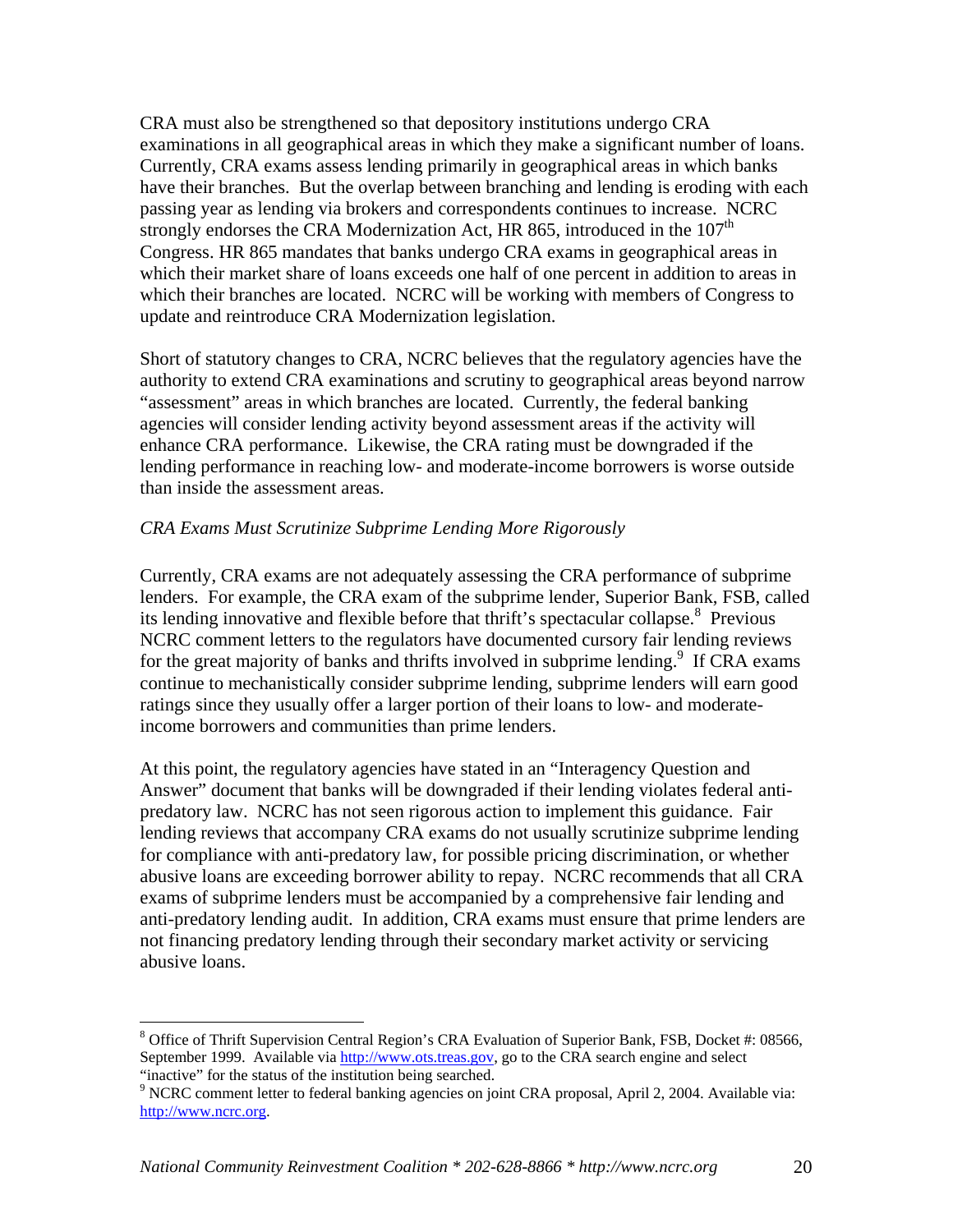#### *GSEs Must Abide by Anti-Predatory Safeguards*

The Government-Sponsored Enterprises (GSEs), including Fannie Mae, Freddie Mac, and the Federal Home Loan Banks, purchase more than half of the home loans made on an annual basis in this country. It is vitally important, therefore, that the GSEs have adopted adequate protections against purchasing predatory loans. Fannie Mae and Freddie Mac have voluntarily adopted significant protections such as purchasing no loans with fees exceeding five percent of the loan amount, no loans involving price discrimination or steering, no loans with prepayment penalties beyond three years, and no loans with mandatory arbitration. The Department of Housing and Urban Development (HUD) has ruled that Fannie Mae and Freddie Mac will not receive credit towards their Affordable Housing Goals for any loans that contain certain abusive features.

HUD's ruling is an important first step, but it needs to be enhanced. HUD's ruling, for example, does not include disqualification from goals consideration of loans with mandatory arbitration. The Federal Housing Finance Board, as the regulator for the Federal Home Loan Banks, has not formally applied protections against abusive loans to the Home Loan Banks. Congress has an opportunity to further bolster the anti-predatory protections applied to GSE loan purchasing activity as Congress considers GSE regulatory reform this year. For instance, Senator Reed is expected to re-introduce an amendment this year for a GSE bill that would prohibit the GSEs from purchasing loans with mandatory arbitration.

#### **Lender Affiliates Used in Report**

This list includes many, but not all the affiliates of lenders analyzed in this report.

#### **Ameriquest:**

Ameriquest Argent **Olympus** 

#### **Bank of America:**

Bank of America FleetBoston Other Bank of America affiliates

#### **Countrywide**

Countrywide Home Loans Countrywide Bank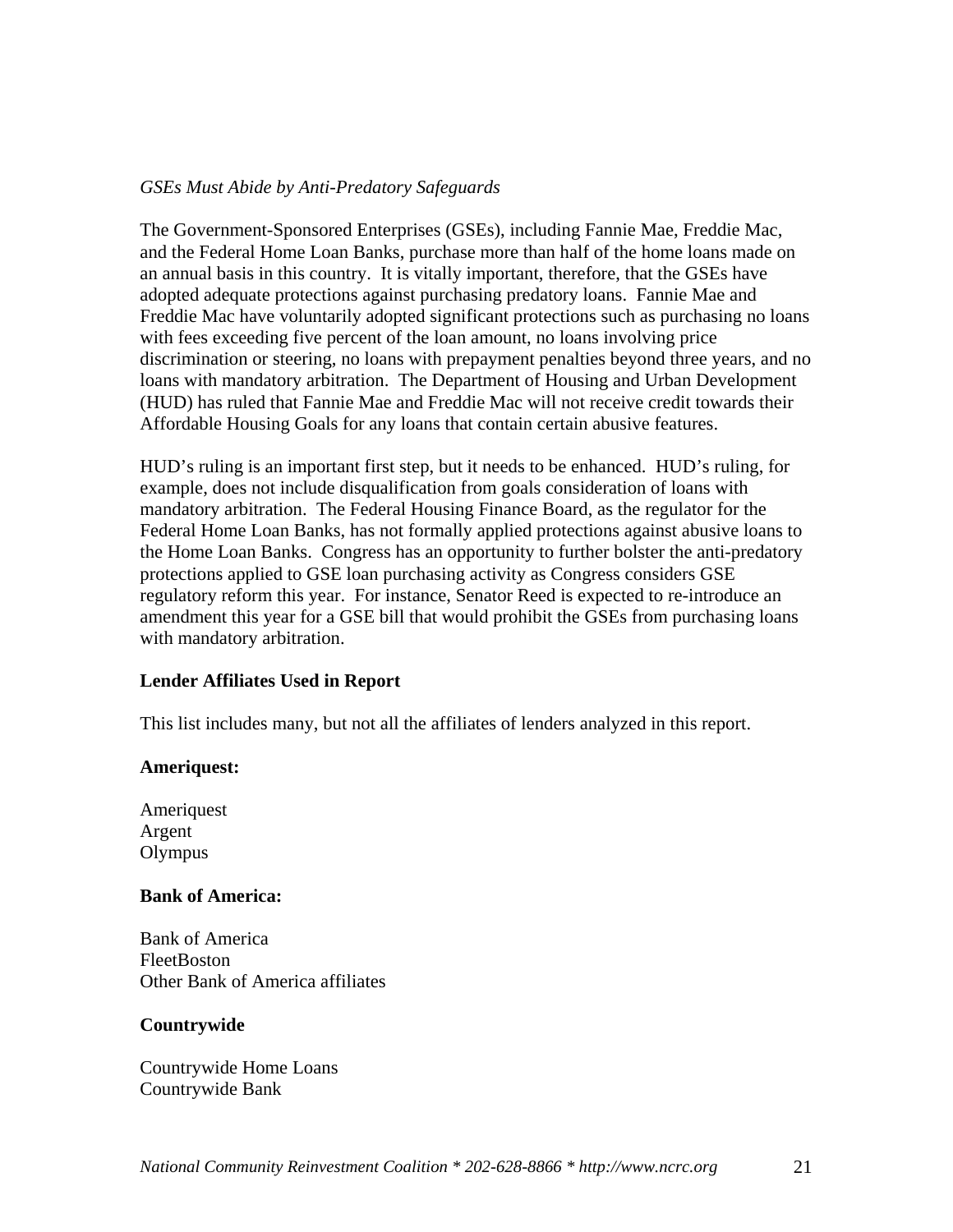#### Countrywide LLC

#### **Citigroup:**

CitiMortgage, Inc. Citibank, FSB Citibank, NA Citibank (West), FSB **CitiFinancial** Citicorp Trust Bank CitiFinancial Mortgage Company Associates International Holding Corp. Associates Housing Finance Principal Residential Mortgage, Inc. Washington Mutual Finance

#### **HFC:**

| <b>HFC</b>   |
|--------------|
| Decision One |
| Beneficial   |

#### **HSBC:**

HSBC Bank USA, N.A. HSBC Mortgage Corp.

#### **JP Morgan Chase:**

Chase Manhattan Bank USA, NA Chase Manhattan Mortgage Corp. JP Morgan Chase Bank

#### **Key Bank:**

*All affiliates as supplied by parent company*

#### **National City:**

National City Bank of Kentucky National City Bank of the Midwest National City Bank Wayne County National Bank National City Bank of Indiana National City Bank of Pennsylvania Savings Bank & Trust (Wayne)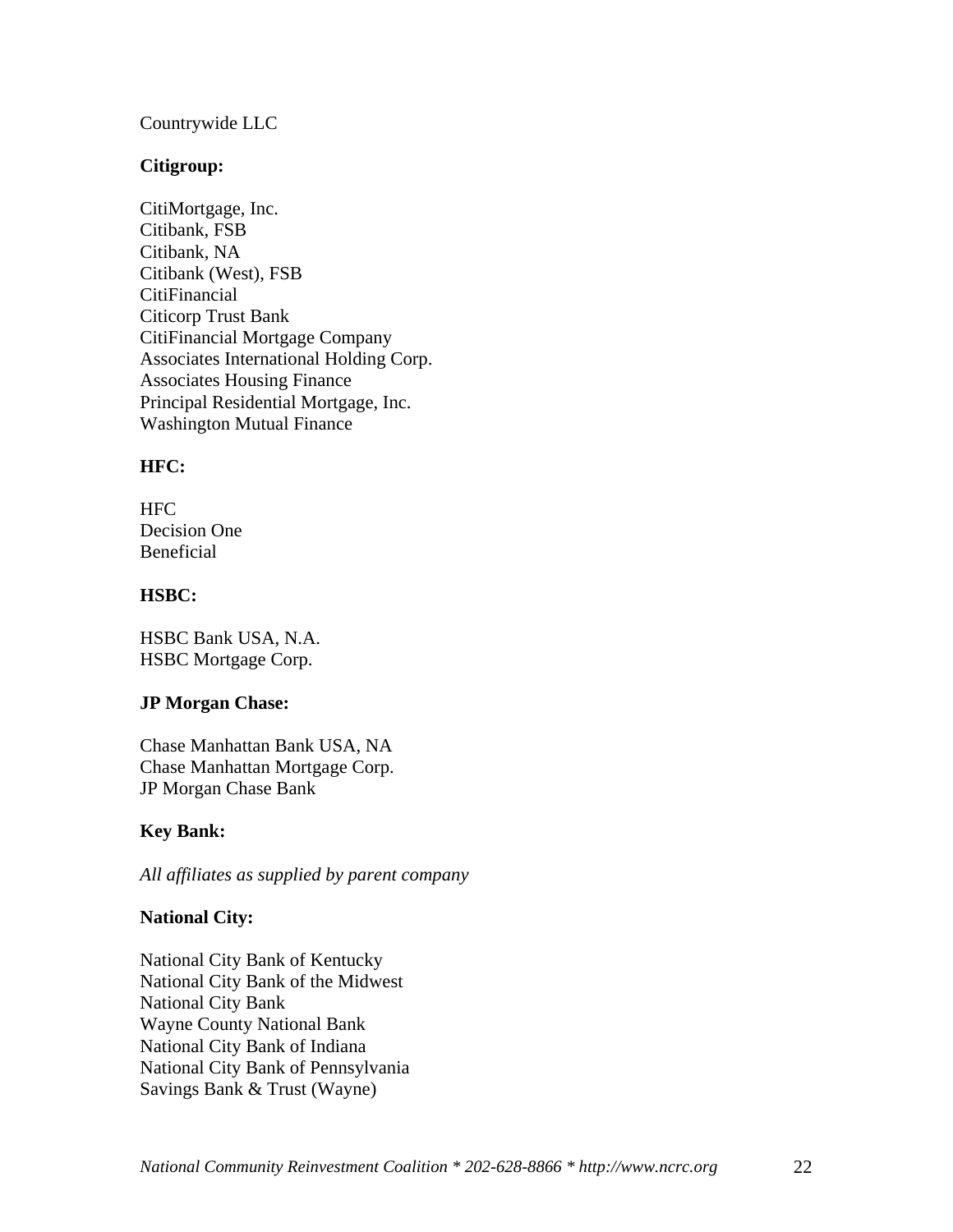Provident Bank Provident Community Development Co. Red Mortgage Capital Inc. National City Mortgage Service Co. National City Home Loan Services, Inc. HomeSync Financial Services, LLC Home Mortgage Centre, LLC Pinehurst Mortgage, LLC Mortgage One, LP Regional First Mortgage, LLC Home Financing, LLC Virginia First Mortgage, LLC Valley Mortgage Services, LLC Town and Country Lending, LLC First Patriot Mortgage, LLC American Best Mortgage, LLC Premier Lending Services, LP Mid Atlantic Mortgage, LLC AmeriMax Mortgage, LLC Action Home Mortgage, LLC Hometown Mortgage, LLC Lower Bucks Mortgage, LLC Covenant Mortgage, LLC Heartland Security Mortgage, LLC Freedom Financial Advisors, LP Home Central Mortgage, LLC Reliable Mortgage Investors, LLC Tower Mortgage, LLC Liberty West Mortgage, LP Heritage Home Mortgage, LLC REO Mortgage Services, LLC Mortgage PROS, LLC Virginia Home Mortgage, LLC Peninsula Mortgage, LLC Tidewater First Mortgage, LLC First Flight Mortgage, LLC Gateway First Mortgage, LLC Homesource Mortgage Services, LLC Freedom First Mortgage, LLC All American First Mortgage**,** LLC First Capital Home Mortgage, LLC Town Square Mortgage, LLC Capstone Mortgage Funding, LLC Intercoastal Mortgage, LLC Mortgage Construction Finance, LLC Enter Mortgage, LLC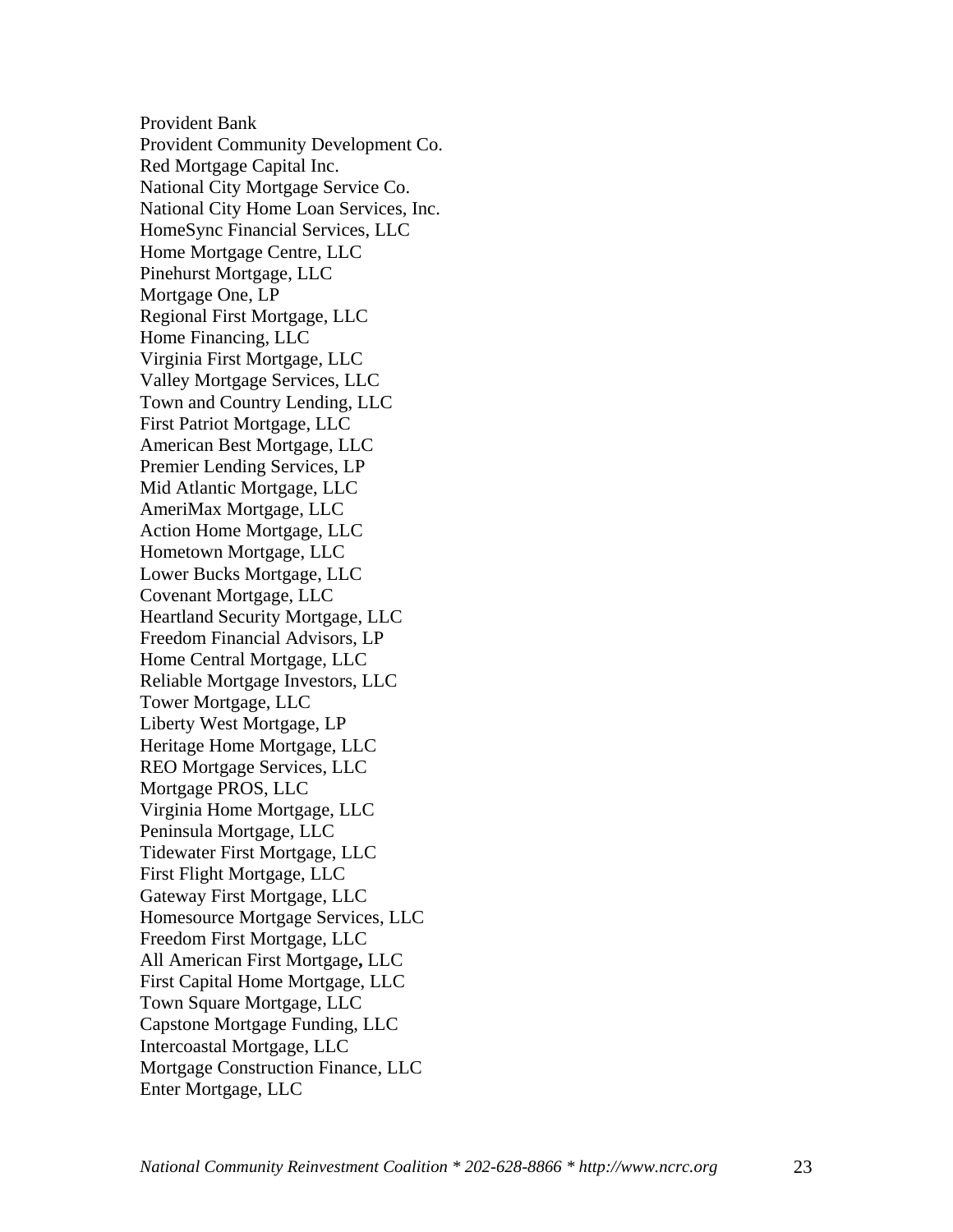Ultimate Home Loans, LP Platinum First Mortgage, LP Executive Home Mortgage, LLC HomePride Mortgage, LP National American Mortgage, LLC Supreme Capital Mortgage, LLC 1<sup>st</sup> Premier Mortgage, LP AccuLend Mortgage, LP The First Mortgage Group, LLC 1<sup>st</sup> Choice Mortgage, LLC

#### **Option One:**

Option One  $H \& R$  Block

#### **SunTrust:**

Sun Trust Bank Sun Trust Mortgage, Inc. National Bank of Commerce

#### **US Bank:**

US Bank North Dakota US Bank, NA

#### **Wachovia:**

Wachovia Bank Wachovia Mortgage Corporation Wachovia Bank of Delaware

South Trust Bank South Trust Mortgage Corporation

#### **Washington Mutual:**

Washington Mutual Bank Washington Mutual Bank, FA Washington Mutual Bank, FSB

#### **Wells Fargo:**

WELLS FARGO BANK, NA WELLS FARGO BANK NORTHWEST, NA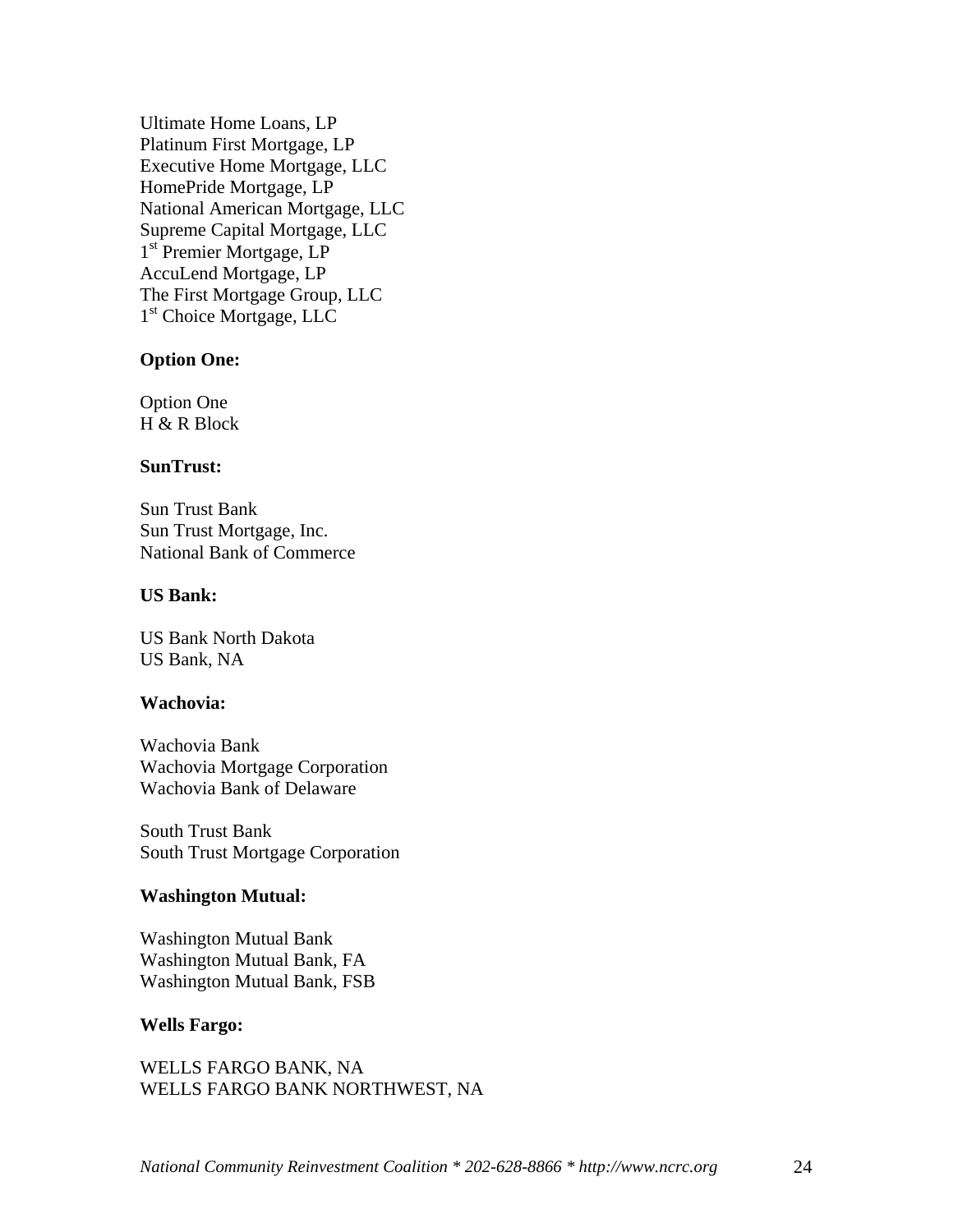WELLS FARGO FUNDING WELLS FARGO FIN'L ARIZONA, INC WELLS FARGO FIN'L TEXAS, INC WELLS FARGO FINANCIAL UTAH, INC. WELLS FARGO FINANCIAL WYOMING, INC. WELLS FARGO FINANCIAL NEW JERSEY, INC. WELLS FARGO FIN'L NEBRASKA,INC WELLS FARGO FINL WEST VIRGINIA WELLS FARGO FINL WISCONSIN INC WELLS FARGO FIN'L TENNESSEE WELLS FARGO FIN'L OKLAHOMA,INC WELLS FARGO FIN'L MONTANA, INC WELLS FARGO FINANCIAL NORTH DAKOTA, INC. WELLS FARGO FIN'L MINNESOTA WELLS FARGO FINANCIAL MARYLAND, INC. WELLS FARGO FINANCIAL LOUISIANA, INC. WELLS FARGO FIN'L KENTUCKY INC WELLS FARGO FIN'L KANSAS, INC WELLS FARGO FIN'L INDIANA, INC WELLS FARGO FIN'L MISSOURI INC WELLS FARGO FINANCIAL COLORADO, INC. WELLS FARGO FIN'L ALASKA, INC WELLS FARGO FIN'L SOUTH DAKOTA WELLS FARGO FIN'L ILLINOIS INC WELLS FARGO FIN'L GEORGIA, INC WELLS FARGO FINANCIAL DELAWARE, INC. WELLS FARGO FIN'L SO CAROLINA WELLS FARGO FIN'L RHODE ISLAND WELLS FARGO FIN'L CALIFORNIA WELLS FARGO FIN'L ALABAMA, INC WELLS FARGO FIN'L IDAHO, INC WELLS FARGO FINANCIAL HAWAII, INC. WELLS FARGO FIN'L OREGON, INC WELLS FARGO FINANCIAL PENNSYLVANIA, INC. WELLS FARGO FIN'L CRED SERV NY WELLS FARGO FIN'L AMERICA, INC WELLS FARGO FIN'L IOWA 3, INC WELLS FARGO FIN'L MAINE, INC WELLS FARGO FIN'L NEVADA 2,INC WELLS FARGO FINANCIAL NEW MEXICO, INC. WELLS FARGO FIN'L NO CAROLINA WELLS FARGO FINANCIAL OHIO 1, INC. WELLS FARGO FINANCIAL WASHINGTON, INC. WELLS FARGO FINL MASSACHUSETTS WELLS FARGO FIN'L SYS FLORIDA WELLS FARGO FINANCIAL SYSTEM VIRGINIA, INC.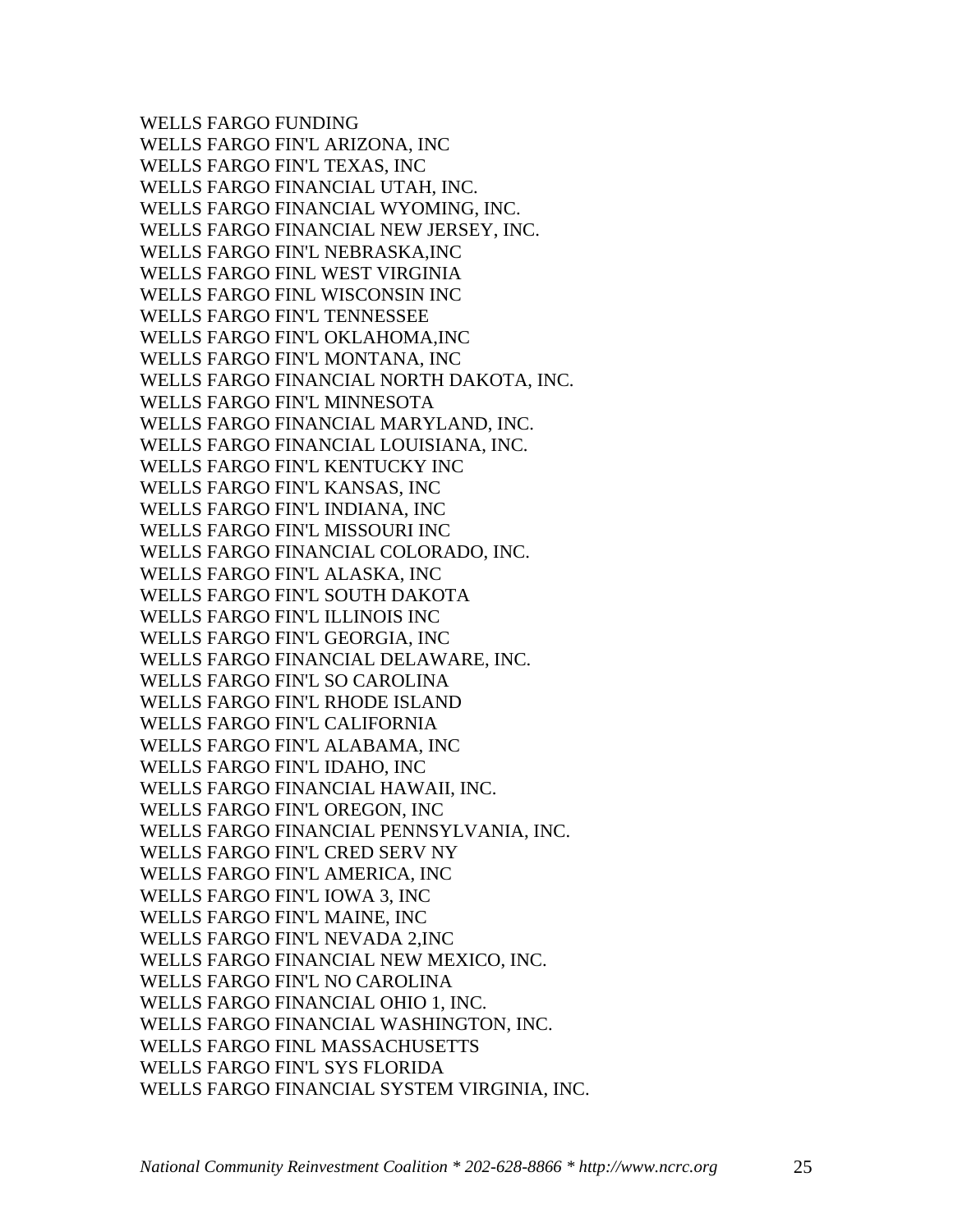WELLS FARGO FIN'L ACCPTCE AMER WELLS FARGO FIN'L ACCPT SYS FL WELLS FARGO FIN'L ACCPT IOWA WELLS FARGO FINANCIAL ACCEPTANCE MARYLAND 1, INC. WELLS FARGO FINANCIAL ACCEPTANCE SYSTEM VIRGINIA WELLS FARGO FIN'L MISSISSIPPI Community First Mortgage LLC Southeastern Residential Mtg 1ST CAPITAL MORTGAGE, LLC 1ST FINANCIAL SERVICES OF COLORADO, LLC ACADEMY FINANCIAL SERVICES, LLC ADVANCE MORTGAGE ADVANCE MORTGAGE PARTNERS, LLC AMERICAN PRIORITY MORTGAGE, LLC AMERICAN SOUTHERN MORTGAGE SERVICES, LLC APM MORTGAGE, LLC ASHTON WOODS MORTGAGE, LLC AVENUE FINANCIAL SERVICES, LLC BELGRAVIA MORTGAGE GROUP, LLC BENEFIT MORTGAGE, LLC BHS HOME LOANS, LLC BUILDERS CAPITAL MORTGAGE, LLC BUILDERS MORTGAGE COMPANY, LLC BW MORTGAGE, LLC CAPITAL PACIFIC HOME LOANS, LP CENTRAL FEDERAL MORTGAGE COMPANY CHATEAU HOME MORTGAGE, LLC COLORADO MORTGAGE ALLIANCE, LLC COLORADO PROFESSIONALS MORTGAGE, LLC DELUCA-REALEN MORTGAGE, LLC DISCOVERY HOME LOANS, LLC EB CAPITAL MORTGAGE, LLC EDWARD JONES MORTGAGE, LLC EMPIRE HOMES FINANCIAL SERVICES, LLC EXPRESS FINANCIAL & MORTGAGE SERVICES FAMILY HOME MORTGAGE, LLC FINANCIAL RESOURCES MORTGAGE, LLC FINANCIAL SERVICES OF ARIZONA, LLC FIRST FOUNDATION MORTGAGE, LLC FIRST MORTGAGE CONSULTANTS, LLC FIRST MORTGAGE OF FLORIDA, LLC FORECAST HOME MORTGAGE, LLC FOUNDATION MORTGAGE SERVICES, LLC GOLD COAST HOME MORTGAGE GOLD COAST MORTGAGE GREAT EAST MORTGAGE, LLC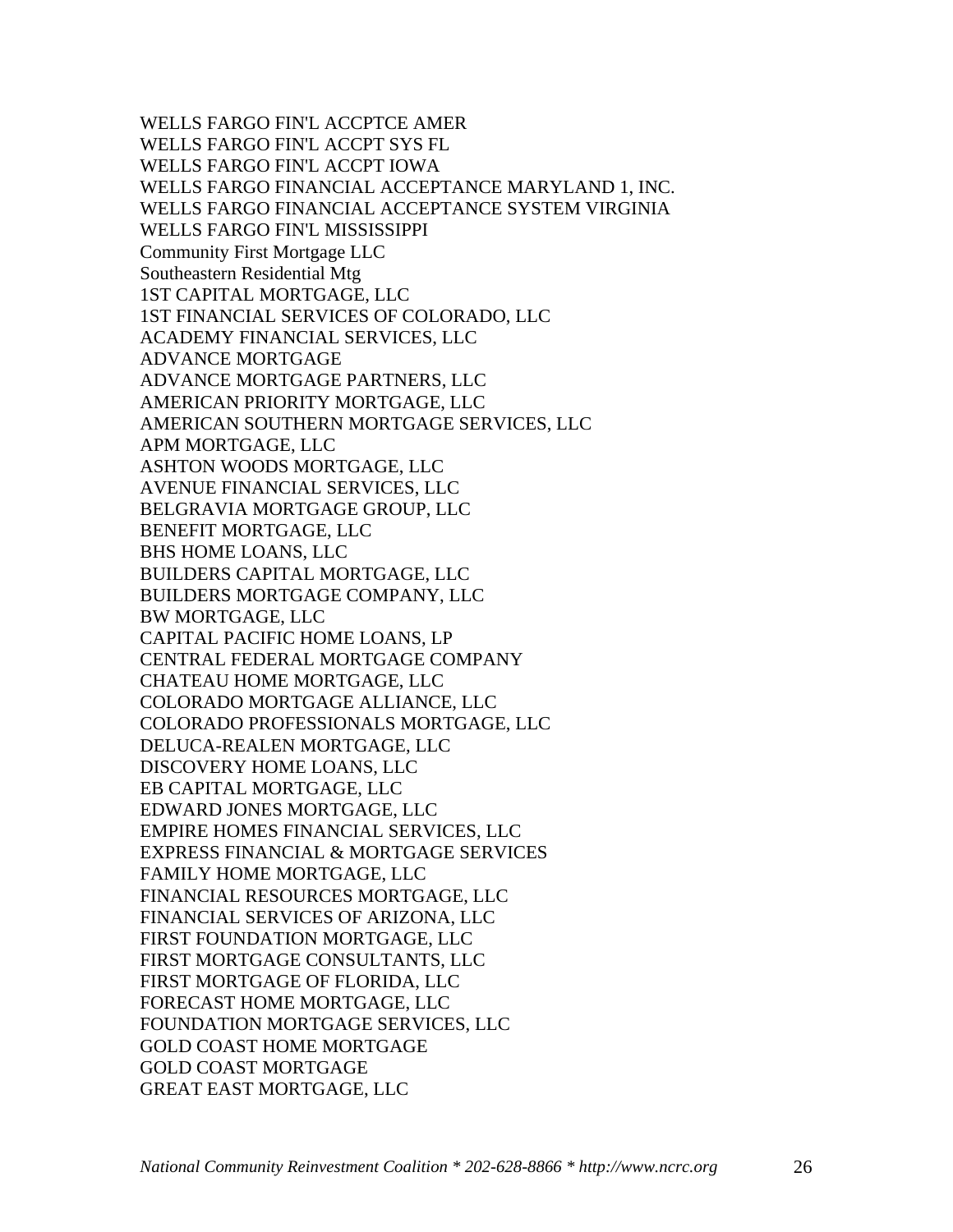GREENRIDGE MORTGAGE SERVICES, LLC GUARANTEE PACIFIC MORTGAGE, LLC HALLMARK MORTGAGE GROUP, LLC HEARTHSIDE FUNDING, LP HENDRICKS MORTGAGE, LLC HOME LOAN EXPRESS, LLC HOME MORTGAGE EXCHANGE, LLC HOMELAND MORTGAGE, LLC HOMESERVICES LENDING, LLC 1 HOMETOWN MORTGAGE, LLC HORIZON MORTGAGE, LLC IMS MORTGAGE COMPANY JOHN LAING MORTGAGE, LP JTS FINANCIAL, LLC LEADER MORTGAGE, LLC LEGACY MORTGAGE LINEAR FINANCIAL, LP MC OF AMERICA, LLC MERCANTILE MORTGAGE, LLC MERIDIAN HOME MORTGAGE, LP MICHIGAN HOME MORTGAGE, LLC MJC MORTGAGE COMPANY, LLC MORRISON FINANCIAL SERVICES, LLC MORTGAGE 100, LLC MORTGAGE DYMANICS, LLC MORTGAGE ONE MORTGAGE PROFESSIONALS OF TAMPA BAY, LLC MORTGAGES ON-SITE, LLC MORTGAGES UNLIMITED, LLC MSC MORTGAGE, LLC MUTUAL SERVICE MORTGAGE, LLC NAPERVILLE MORTGAGE, LLC NATIONAL MORTGAGE, LLC NDC FINANCIAL SERVICES, LLC NEW ENGLAND HOME LOANS, LLC NEXT HOME MORTGAGE OHIO EXECUTIVE MORTGAGE COMPANY PCM MORTGAGE, LLC PERSONAL MORTGAGE GROUP, LLC PINNACLE MORTGAGE OF NEVADA, LLC PLAYGROUND FINANCIAL SERVICES, LLC PREMIER HOME MORTGAGE PRIORITY MORTGAGE, LLC PRIVATE MORTGAGE ADV, LLC PROFESSIONAL FINL SERVS OF ARIZONA, LLC PROSPERITY MORTGAGE COMPANY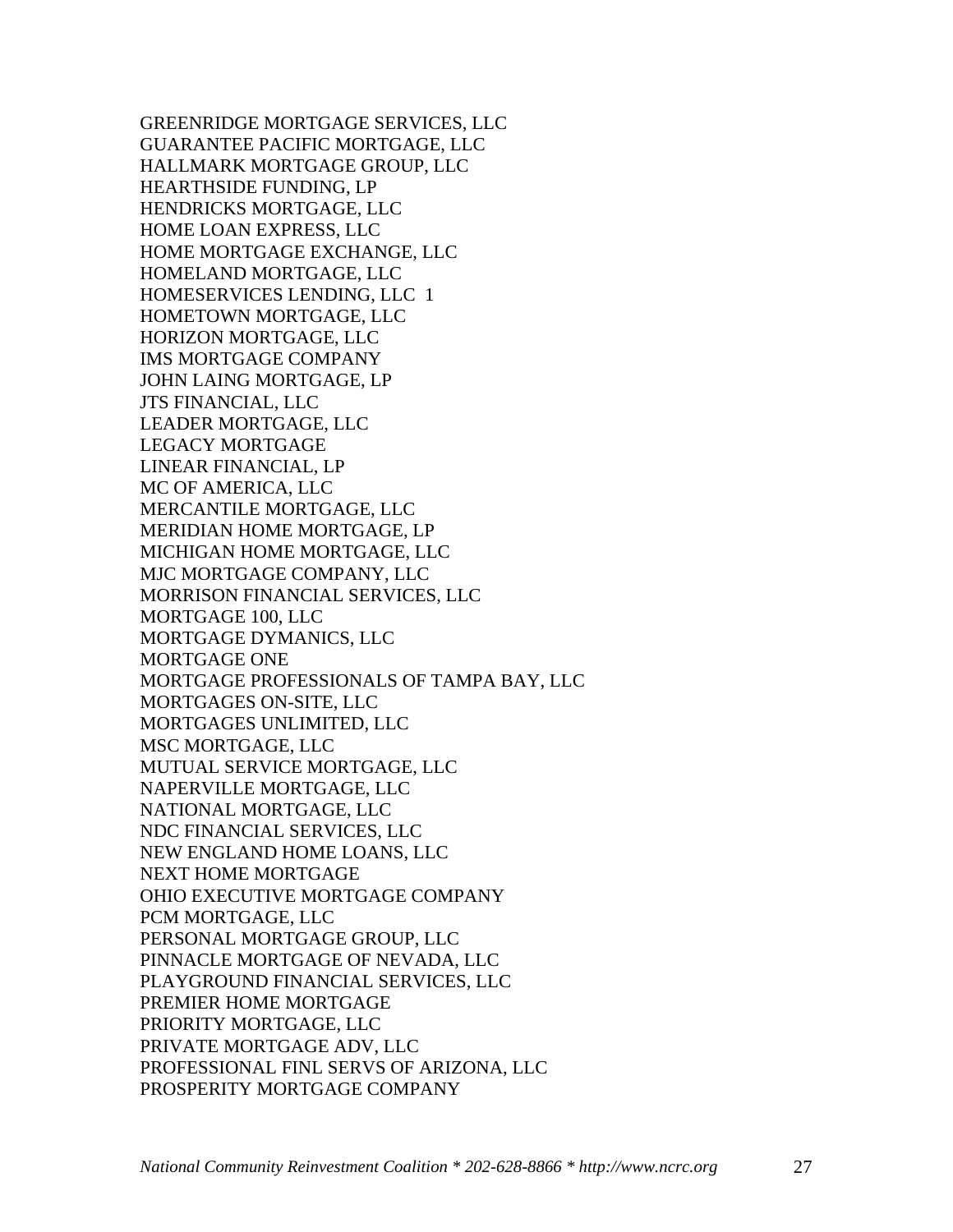PROVIDENT MORTGAGE COMPANY, LLC REAL ESTATE FINANCIAL REAL ESTATE LENDERS REAL LIVING MORTGAGE, LLC REALTEC FINANCIAL SERVICES, LLC REALTY HOME MORTGAGE, LLC RELOACTION MORTGAGE, LLC RESIDENTIAL COMMUNITY MORTGAGE COMPANY RESORTQUEST MORTGAGE, LLC RIVER CITY GROUP, LLC RODDEL MORTGAGE COMPANY, LP SANTA FE MORTGAGE, LLC SECURESOURCE MORTGAGE, LLC SECURITY FIRST FINANCIAL GROUP, LLC SIGNATURE HOME MORTGAGE, LP SMART MORTGAGE, LLC SMITH FAMILY MORTGAGE, LLC SOUTH COUNTY MORTGAGE SOUTHEAST HOME MORTGAGE, LLC SOUTHERN OHIO MORTGAGE, LLC SPH MORTGAGE STEINBECK ADVANTAGE MORTGAGE, LLC STOCK FINANCIAL SERVICES, LLC STONERIDGE MORTGAGE, LLC SUMMIT NATIONAL MORTGAGE, LLC SUNDANCE MORTGAGE, LLC SUNSOUTH MORTGAGE, LLC TOUCHSTONE HOME MORTGAGE, LLC TRG FINANCIAL, LLC TRICOM MORTGAGE, LLC TRINITY MORTGAGE AFFILIATES TRIPLE DIAMOND MORTGAGE & FINANCIAL, LLC UBS MORTGAGE LLC UNITED MICHIGAN MORTGAGE, LLC UNITED MORTGAGE GROUP VISTA MORTGAGE, LLC WATERWAYS HOME MORTGAGE, LLC WELLS FARGO HOME MORTGAGE OF HAWAII, LLC WESTFIELD HOME MORTGAGE, LLC WF/TW MORTGAGE VENTURE, LLC WINDWARD HOME MORTGAGE, LLC YOUNG HOMES MORTGAGE, LLC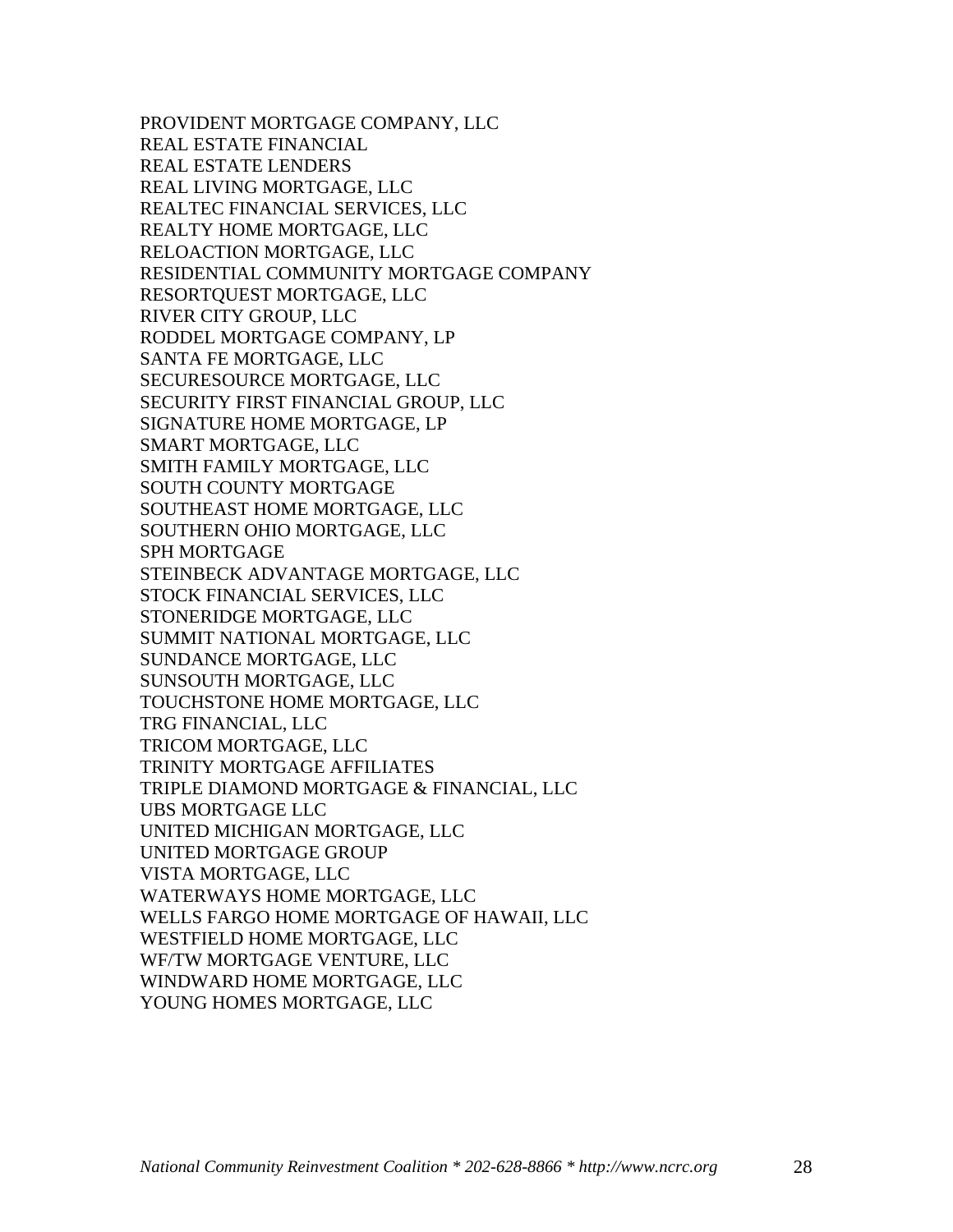# **Appendix – Tables 1 through 8**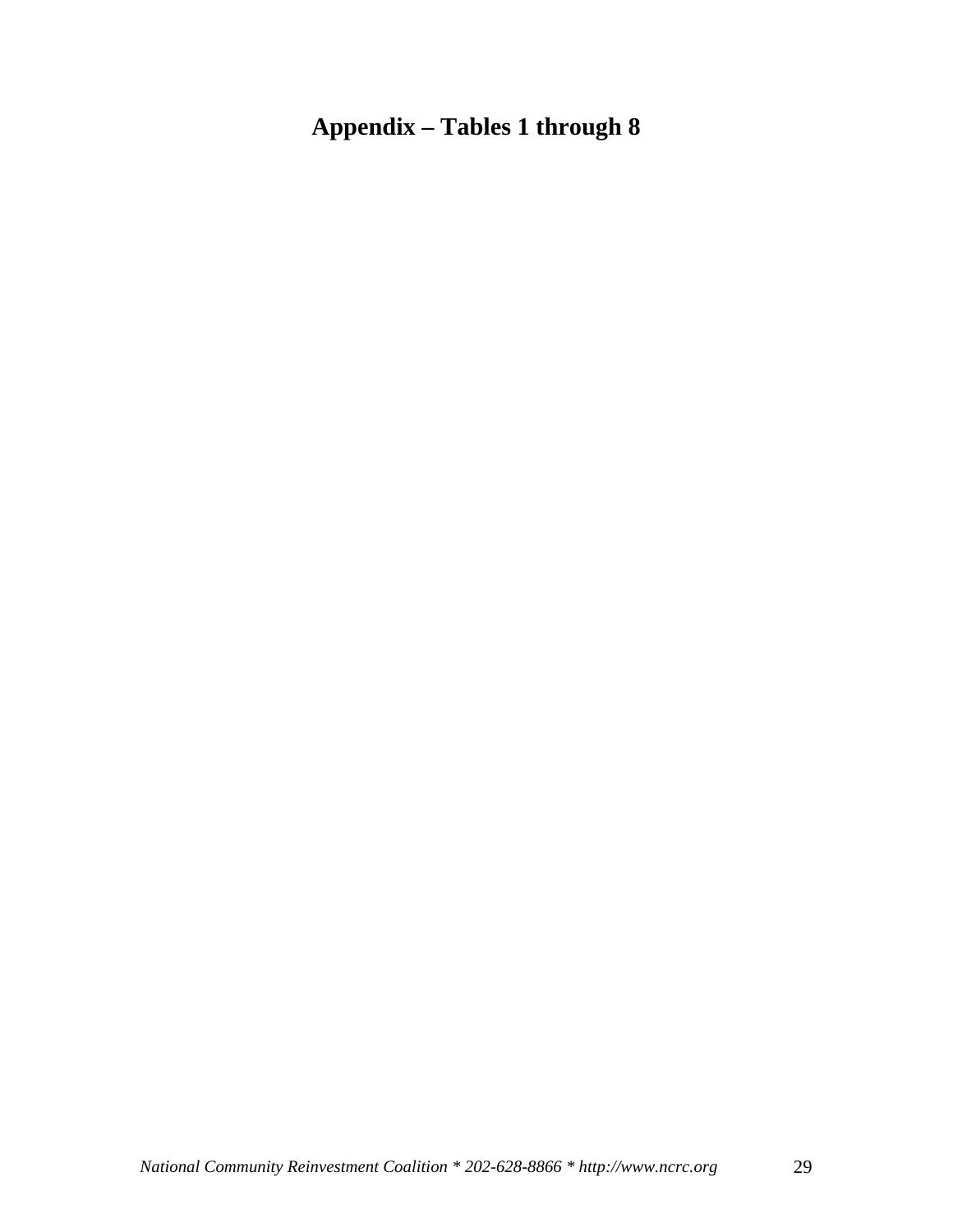**Table 1 - Conventional**

|                                     |                                                   |                                 |                                                   | <b>Race and Ethnicity</b>                                     |                                                                     |                          |                         |              | <b>Median Income</b><br>Gender |                  |                                                        |                 |           |                  |                  |                  |              |
|-------------------------------------|---------------------------------------------------|---------------------------------|---------------------------------------------------|---------------------------------------------------------------|---------------------------------------------------------------------|--------------------------|-------------------------|--------------|--------------------------------|------------------|--------------------------------------------------------|-----------------|-----------|------------------|------------------|------------------|--------------|
|                                     | Not<br>applicable<br>or<br>not provided Hispanic) | American<br>Indian or<br>Alaska | information Native (non- Asian (non-<br>Hispanic) | <b>Black or</b><br>African<br>American<br>(Hispanic &<br>non- | <b>Native</b><br><b>Hawaiian or</b><br>Other<br>Pacific<br>Islander | White (non-<br>Hispanic) | Hispanic<br>(non-Black) | <b>Total</b> | Male                           | Female           | Information<br>not provided<br>by applicant applicable | Not             | Total     | <b>Low Mod</b>   | <b>Middle</b>    | High             | <b>Total</b> |
| Count                               | 68,922                                            | 2,932                           | 10,588                                            | 116,913                                                       | 2,509                                                               | 358,614                  | 88,623                  | 649,101      | 388,293                        | 239,031          | 21,718                                                 | 59              | 649,101   | 119,568          | 184,706          | 337,863          | 642,137      |
| e Row %<br>Principle %<br>Sand Mean | 10.62%<br>12.30%                                  | 0.45%<br>13.58%                 | 1.63%<br>3.79%                                    | 18.01%<br>29.43%                                              | 0.39%<br>11.05%                                                     | 55.25%<br>10.37%         | 13.65%<br>15.25%        | 12.20%       | 59.82%<br>10.96%               | 36.82%<br>15.43% | 3.35%<br>9.55%                                         | 0.01%<br>1.87%  |           | 18.62%<br>20.98% | 28.76%<br>18.48% | 52.62%<br>9.55%  |              |
|                                     | 1.30%                                             | 0.06%                           | 0.20%                                             | 2.20%                                                         | 0.05%                                                               | 6.74%                    | 1.67%                   |              | 7.30%                          | 4.49%            | 0.41%                                                  | 0.00%           |           | 2.34%            | 3.62%            | 6.61%            |              |
| Median                              | 4.15                                              | 4.15                            | 3.83<br>3.62                                      | 4.17                                                          | 3.99<br>3.77                                                        | 4.11<br>3.93             | 3.95<br>3.72            |              | 4.08<br>3.91                   | 4.10<br>3.95     | 4.25                                                   | 4.13<br>3.87    |           | 4.30             | 4.15             | 4.01<br>3.84     |              |
| Count                               | 491,323                                           | 18,655                          | 268,829                                           | 280,369                                                       | 20,204                                                              | 3,099,888                | 492,509                 | 4,671,777    | 3.153.196                      | 1,309,734        | 205,786                                                | 3,104           | 4,671,820 | 450,475          | 814,588          | 3,200,686        | 4,465,749    |
| E Row %                             | 10.52%<br>87.70%                                  | 0.40%<br>86.42%                 | 5.75%<br>96.21%                                   | 6.00%<br>70.57%                                               | 0.43%<br>88.95%                                                     | 66.35%<br>89.63%         | 10.54%<br>84.75%        | 87.80%       | 67.49%<br>89.04%               | 28.03%<br>84.57% | 4.40%<br>90.45%                                        | 0.07%<br>98.13% |           | 10.09%<br>79.02% | 18.24%<br>81.52% | 71.67%<br>90.45% |              |
| Table %                             | 9.23%                                             | 0.35%                           | 5.05%                                             | 5.27%                                                         | 0.38%                                                               | 58.26%                   | 9.26%                   |              | 59.26%                         | 24.61%           | 3.87%                                                  | 0.06%           |           | 8.82%            | 15.95%           | 62.66%           |              |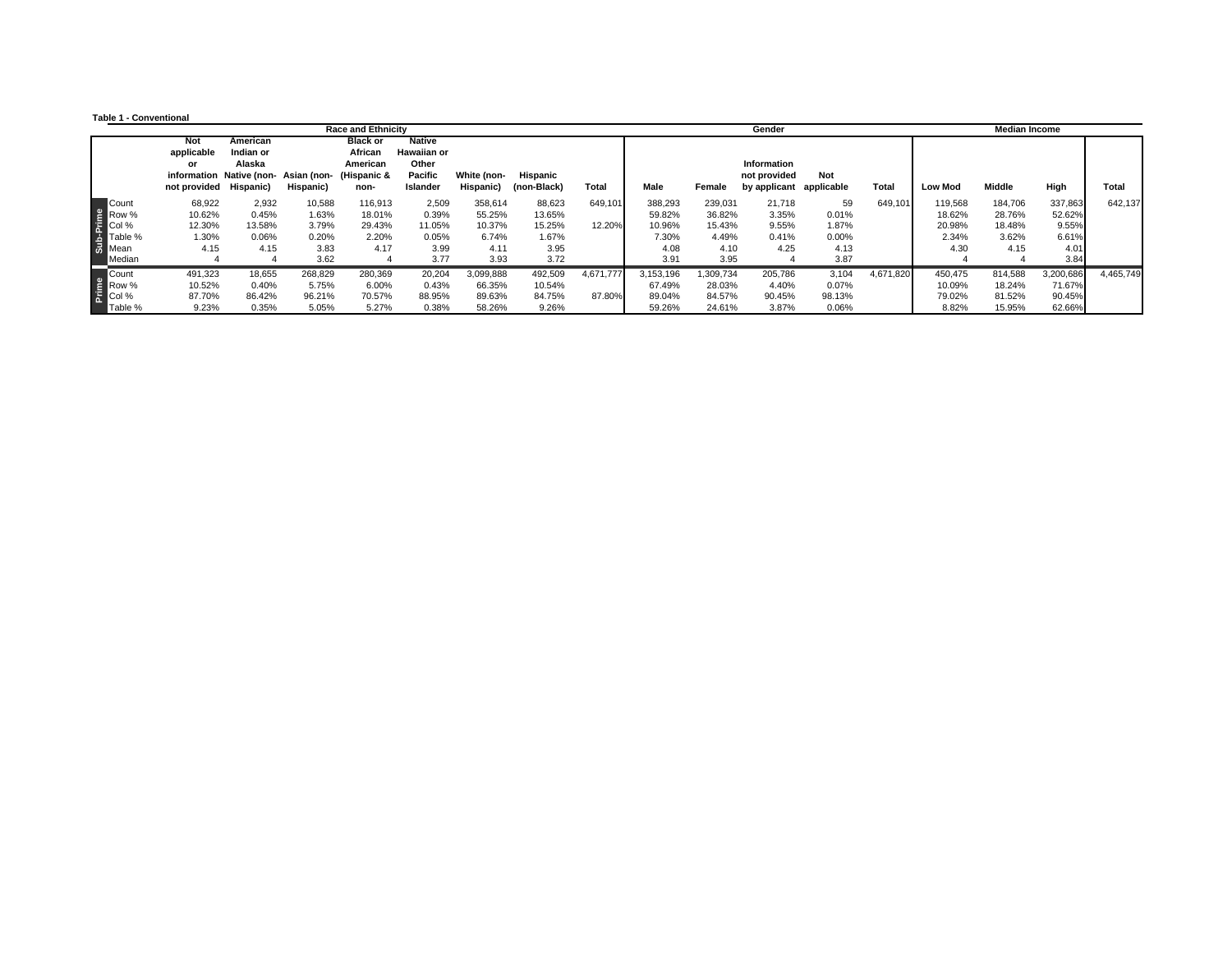#### **Table 2 - Government Insured**

|                                         |                                                   |                                                                        |           | <b>Race and Ethnicity</b>                                     |                                                                     |                          |                         |              |         |        | Gender                                                 |         |         |                | <b>Median Income</b> |        |              |
|-----------------------------------------|---------------------------------------------------|------------------------------------------------------------------------|-----------|---------------------------------------------------------------|---------------------------------------------------------------------|--------------------------|-------------------------|--------------|---------|--------|--------------------------------------------------------|---------|---------|----------------|----------------------|--------|--------------|
|                                         | Not<br>applicable<br>or<br>not provided Hispanic) | American<br>Indian or<br>Alaska<br>information Native (non-Asian (non- | Hispanic) | <b>Black or</b><br>African<br>American<br>(Hispanic &<br>non- | <b>Native</b><br><b>Hawaiian or</b><br>Other<br>Pacific<br>Islander | White (non-<br>Hispanic) | Hispanic<br>(non-Black) | <b>Total</b> | Male    | Female | Information<br>not provided<br>by applicant applicable | Not     | Total   | <b>Low Mod</b> | Middle               | High   | <b>Total</b> |
| Count                                   | 60                                                |                                                                        |           | 117                                                           |                                                                     | 268                      | 39                      | 489          | 298     | 175    | 16                                                     |         | 489     | 127            | 131                  | 207    | 465          |
| e<br>Principle<br>Business<br>Some Mean | 12.27%                                            | 0.61%                                                                  |           | 23.93%                                                        | 0.41%                                                               | 54.81%                   | 7.98%                   |              | 60.94%  | 35.79% | 3.27%                                                  |         |         | 27.31%         | 28.17%               | 44.52% |              |
|                                         | 0.26%                                             | 0.16%                                                                  |           | 0.23%                                                         | 0.19%                                                               | 0.14%                    | 0.10%                   | 0.16%        | 0.14%   | 0.19%  | 0.18%                                                  |         |         | 0.19%          | 0.16%                | 0.23%  |              |
|                                         | 0.02%                                             | 0.00%                                                                  |           | 0.04%                                                         | 0.00%                                                               | 0.09%                    | 0.01%                   |              | 0.09%   | 0.06%  | 0.01%                                                  |         |         | 0.05%          | 0.05%                | 0.09%  |              |
|                                         | 4.93                                              | 3.60                                                                   |           | 3.38                                                          | 3.21                                                                | 3.54                     | 3.41                    |              | 3.80    | 3.45   | 3.47.                                                  |         |         | 3.36           | 3.43                 | 4.01   |              |
| Median                                  | 3.23                                              | 3.67                                                                   |           | 3.18                                                          | 3.21                                                                | 3.19                     | 3.19                    |              | 3.185   | 3.19   | 3.345.                                                 |         |         | 3.18           | 3.19                 | 3.2    |              |
| Count                                   | 23,211                                            | 1,829                                                                  | 3,847     | 49,997                                                        | 1,059                                                               | 195,355                  | 39,411                  | 314.709      | 214.585 | 91,170 | 8,810                                                  | 151     | 314.716 | 66,414         | 82,514               | 91,422 | 240,350      |
|                                         | 7.38%                                             | 0.58%                                                                  | 1.22%     | 15.89%                                                        | 0.34%                                                               | 62.07%                   | 12.52%                  |              | 68.18%  | 28.97% | 2.80%                                                  | 0.05%   |         | 27.63%         | 34.33%               | 38.04% |              |
| e Count<br>E Row %                      | 99.74%                                            | 99.84%                                                                 | 100.00%   | 99.77%                                                        | 99.81%                                                              | 99.86%                   | 99.90%                  | 99.84%       | 99.86%  | 99.81% | 99.82%                                                 | 100.00% |         | 99.81%         | 99.84%               | 99.77% |              |
| Table %                                 | 7.36%                                             | 0.58%                                                                  | 1.22%     | 15.86%                                                        | 0.34%                                                               | 61.98%                   | 12.50%                  |              | 68.08%  | 28.92% | 2.80%                                                  | 0.05%   |         | 27.58%         | 34.26%               | 37.96% |              |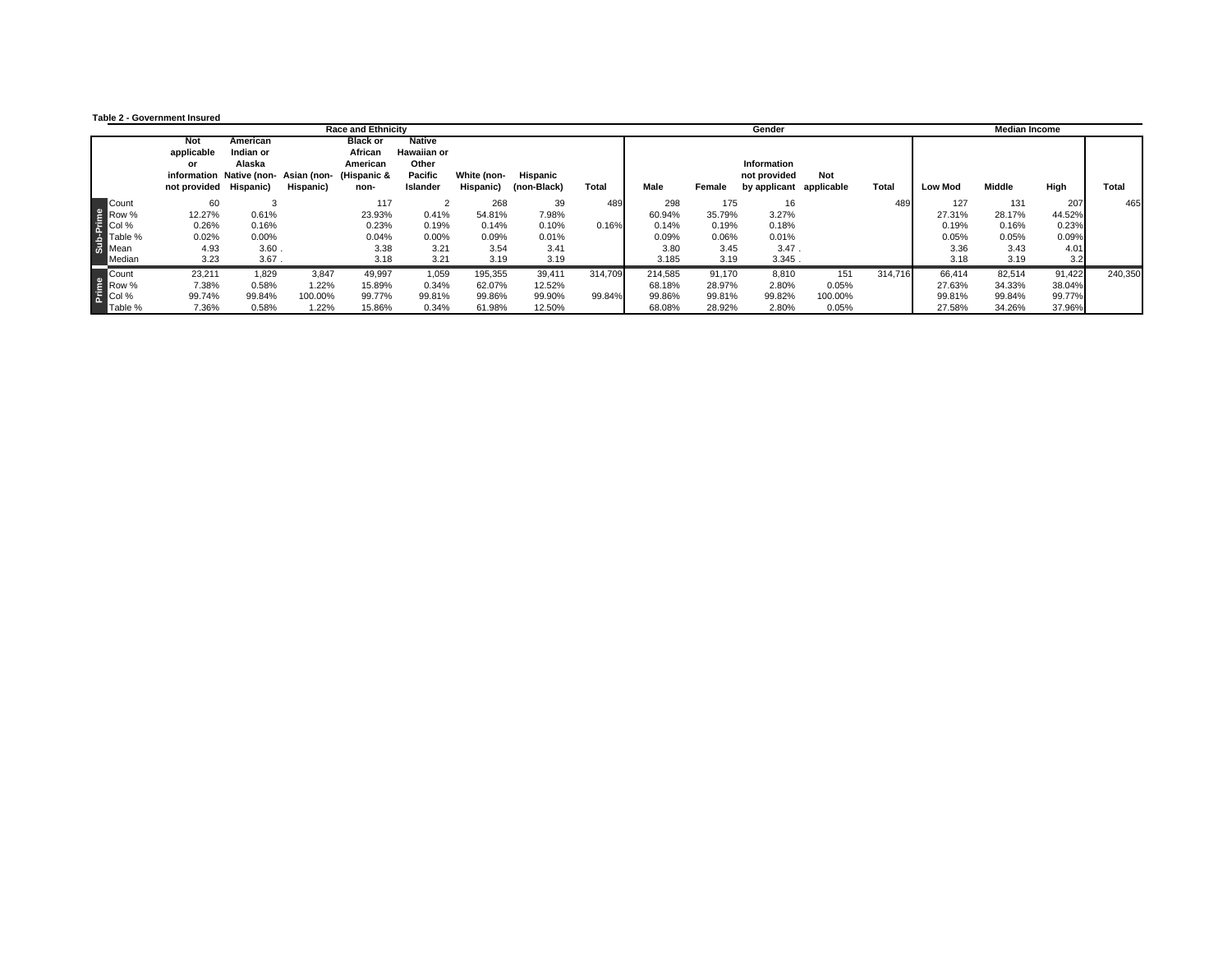|  | <b>Table 3 - Conventional &amp; Government</b> |  |  |
|--|------------------------------------------------|--|--|
|--|------------------------------------------------|--|--|

|                                                  |                                                   |                                           |                                                  | <b>Race and Ethnicity</b>                                     |                                                                     |                                             |                                             |                     |                                              |                                              | Gender                                      |                                       |           |                                              | <b>Median Income</b>                         |                                             |              |
|--------------------------------------------------|---------------------------------------------------|-------------------------------------------|--------------------------------------------------|---------------------------------------------------------------|---------------------------------------------------------------------|---------------------------------------------|---------------------------------------------|---------------------|----------------------------------------------|----------------------------------------------|---------------------------------------------|---------------------------------------|-----------|----------------------------------------------|----------------------------------------------|---------------------------------------------|--------------|
|                                                  | Not<br>applicable<br>or<br>not provided Hispanic) | American<br>Indian or<br>Alaska           | information Native (non-Asian (non-<br>Hispanic) | <b>Black or</b><br>African<br>American<br>(Hispanic &<br>non- | <b>Native</b><br><b>Hawaiian or</b><br>Other<br>Pacific<br>Islander | White (non-<br>Hispanic)                    | Hispanic<br>(non-Black)                     | <b>Total</b>        | Male                                         | Female                                       | Information<br>not provided<br>by applicant | Not<br>applicable                     | Total     | <b>Low Mod</b>                               | Middle                                       | High                                        | <b>Total</b> |
| Count<br>e<br>Principle<br>Business<br>Some Mean | 68,982<br>10.62%<br>11.82%<br>1.22%<br>4.15       | 2,935<br>0.45%<br>12.53%<br>0.05%<br>4.15 | 10,588<br>1.63%<br>3.74%<br>0.19%<br>3.83        | 117,030<br>18.02%<br>26.16%<br>2.08%<br>4.17                  | 2,511<br>0.39%<br>10.56%<br>0.04%<br>3.99                           | 358,882<br>55.25%<br>9.82%<br>6.37%<br>4.11 | 88,662<br>13.65%<br>14.29%<br>1.57%<br>3.95 | 649,590<br>11.53%   | 388,591<br>59.82%<br>10.34%<br>6.89%<br>4.08 | 239,206<br>36.82%<br>14.58%<br>4.24%<br>4.10 | 21,734<br>3.35%<br>9.20%<br>0.39%<br>4.25   | 59<br>0.01%<br>1.78%<br>0.00%<br>4.13 | 649,590   | 119,695<br>18.63%<br>18.80%<br>2.24%<br>4.30 | 184,837<br>28.76%<br>17.08%<br>3.46%<br>4.15 | 338,070<br>52.61%<br>9.31%<br>6.32%<br>4.01 | 642,602      |
| Median                                           |                                                   |                                           | 3.62                                             |                                                               | 3.77                                                                | 3.93                                        | 3.72                                        |                     | 3.91                                         | 3.95                                         |                                             | 3.87                                  |           |                                              |                                              | 3.84                                        |              |
| Count<br>e Count<br>E Row %                      | 514,534<br>10.32%<br>88.18%                       | 20,484<br>0.41%<br>87.47%                 | 272,676<br>5.47%<br>96.26%                       | 330,366<br>6.63%<br>73.84%                                    | 21,263<br>0.43%<br>89.44%                                           | 3,295,243<br>66.08%<br>90.18%               | 531,920<br>10.67%<br>85.71%                 | 4,986,486<br>88.47% | 3,367,781<br>67.54%<br>89.66%                | 1,400,904<br>28.09%<br>85.42%                | 214,596<br>4.30%<br>90.80%                  | 3,255<br>0.07%<br>98.22%              | 4,986,536 | 516,889<br>10.98%<br>81.20%                  | 897,102<br>19.06%<br>82.92%                  | 3,292,108<br>69.95%<br>90.69%               | 4,706,099    |
| Table %                                          | 9.13%                                             | 0.36%                                     | 4.84%                                            | 5.86%                                                         | 0.38%                                                               | 58.47%                                      | 9.44%                                       |                     | 59.75%                                       | 24.86%                                       | 3.81%                                       | 0.06%                                 |           | 9.66%                                        | 16.77%                                       | 61.55%                                      |              |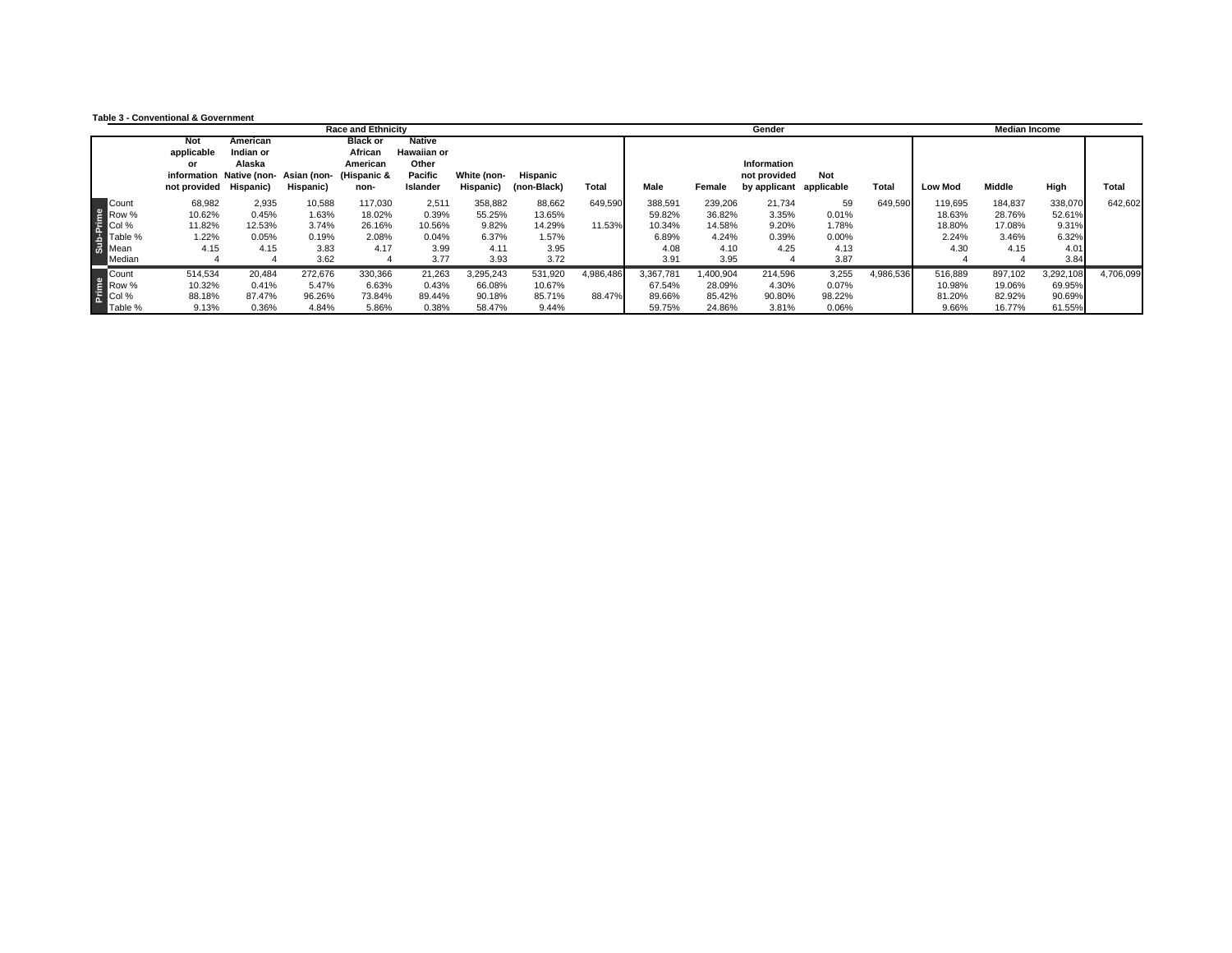|  | Table 4 - Refinance - Single Family |  |  |
|--|-------------------------------------|--|--|
|--|-------------------------------------|--|--|

|                                                            |                                                          |                                           |                                                  | <b>Race and Ethnicity</b>                                     |                                                                     |                                                      |                                                     |                     |                                                      |                                              | Gender                                                 |                                                  |              |                                             | <b>Median Income</b>                         |                                                      |              |
|------------------------------------------------------------|----------------------------------------------------------|-------------------------------------------|--------------------------------------------------|---------------------------------------------------------------|---------------------------------------------------------------------|------------------------------------------------------|-----------------------------------------------------|---------------------|------------------------------------------------------|----------------------------------------------|--------------------------------------------------------|--------------------------------------------------|--------------|---------------------------------------------|----------------------------------------------|------------------------------------------------------|--------------|
|                                                            | <b>Not</b><br>applicable<br>or<br>not provided Hispanic) | American<br>Indian or<br>Alaska           | information Native (non-Asian (non-<br>Hispanic) | <b>Black or</b><br>African<br>American<br>(Hispanic &<br>non- | <b>Native</b><br><b>Hawaiian or</b><br>Other<br>Pacific<br>Islander | White (non-<br>Hispanic)                             | Hispanic<br>(non-Black)                             | <b>Total</b>        | Male                                                 | Female                                       | Information<br>not provided<br>by applicant applicable | Not                                              | <b>Total</b> | <b>Low Mod</b>                              | Middle                                       | High                                                 | <b>Total</b> |
| Count<br>e<br>Principle<br>Business<br>Some Mean<br>Median | 48,228<br>12.02%<br>14.76%<br>1.63%<br>4.17              | 1,843<br>0.46%<br>14.47%<br>0.06%<br>4.23 | 5,081<br>1.27%<br>3.90%<br>0.17%<br>3.88<br>3.67 | 69,411<br>17.30%<br>29.03%<br>2.35%<br>4.23                   | 1,559<br>0.39%<br>12.06%<br>0.05%<br>4.02<br>3.82                   | 228,435<br>56.94%<br>11.85%<br>7.73%<br>4.15<br>3.97 | 46,631<br>11.62%<br>15.32%<br>1.58%<br>4.03<br>3.79 | 401,188<br>13.58%   | 237,917<br>59.30%<br>12.17%<br>8.05%<br>4.14<br>3.98 | 148,143<br>36.93%<br>17.28%<br>5.01%<br>4.15 | 15,082<br>3.76%<br>10.67%<br>0.51%<br>4.27             | 46<br>0.01%<br>3.63%<br>$0.00\%$<br>4.26<br>4.11 | 401,188      | 74,122<br>18.54%<br>20.93%<br>2.64%<br>4.34 | 115,971<br>29.01%<br>20.23%<br>4.13%<br>4.19 | 209,673<br>52.45%<br>11.17%<br>7.48%<br>4.06<br>3.91 | 399,766      |
| e<br>Row %<br>E<br>Col %<br>Table %                        | 278,453<br>10.91%<br>85.24%<br>9.42%                     | 10,891<br>0.43%<br>85.53%<br>0.37%        | 125,297<br>4.91%<br>96.10%<br>4.24%              | 169,712<br>6.65%<br>70.97%<br>5.74%                           | 11,372<br>0.45%<br>87.94%<br>0.38%                                  | 1,699,745<br>66.57%<br>88.15%<br>57.53%              | 257,762<br>10.10%<br>84.68%<br>8.72%                | 2,553,232<br>86.42% | 1.716.913<br>67.24%<br>87.83%<br>58.11%              | 708,922<br>27.77%<br>82.72%<br>24.00%        | 126,205<br>4.94%<br>89.33%<br>4.27%                    | 1,221<br>0.05%<br>96.37%<br>0.04%                | 2,553,261    | 280,007<br>11.64%<br>79.07%<br>9.98%        | 457,425<br>19.02%<br>79.77%<br>16.31%        | 1,667,629<br>69.34%<br>88.83%<br>59.46%              | 2,405,061    |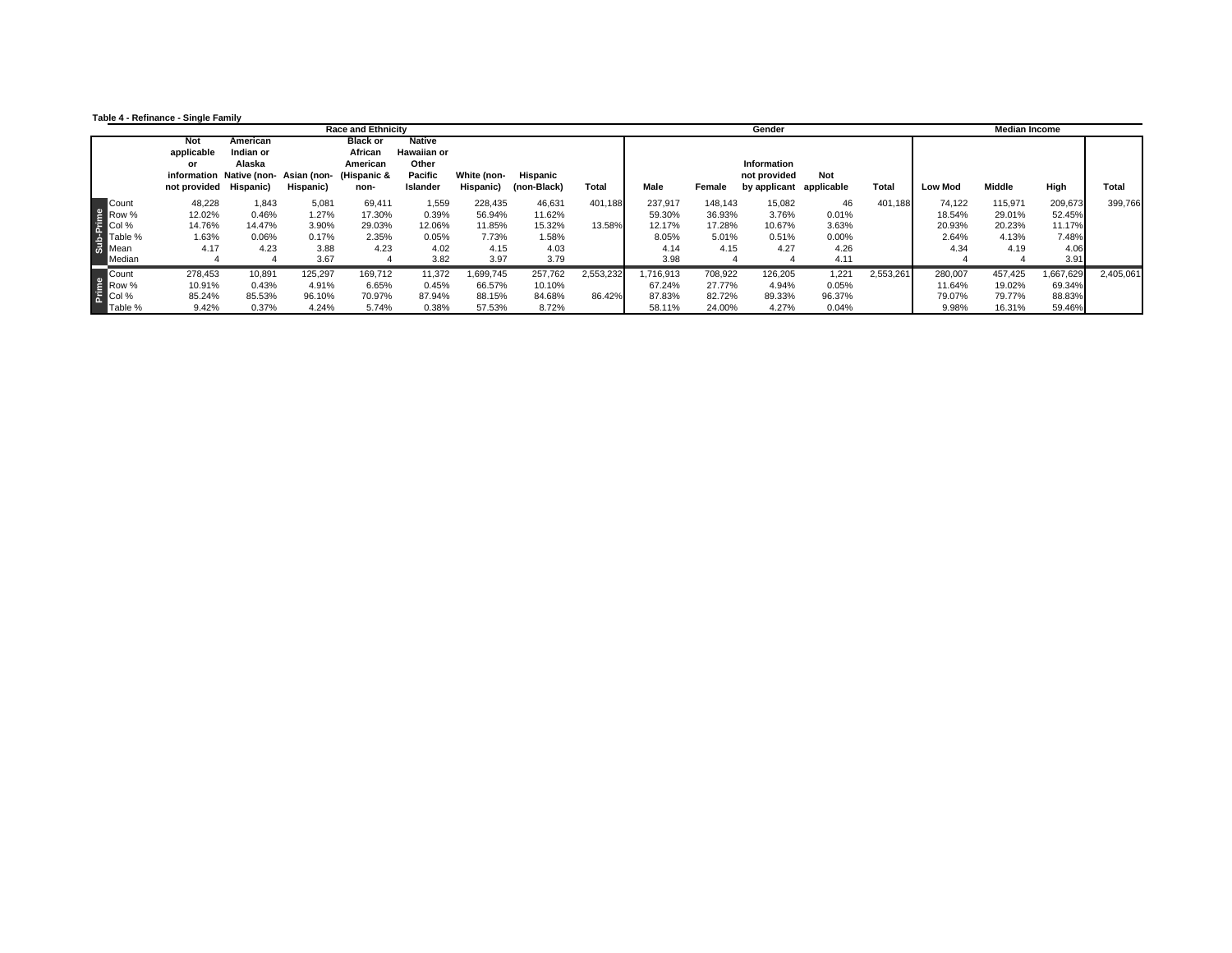**Table 5 - Home Purchase - Single Family**

|                                                        |         |                        |           |                                     | <b>Race and Ethnicity</b> |                    |             |             |              |           |         | Gender       |            |           |                | <b>Median Income</b> |         |              |
|--------------------------------------------------------|---------|------------------------|-----------|-------------------------------------|---------------------------|--------------------|-------------|-------------|--------------|-----------|---------|--------------|------------|-----------|----------------|----------------------|---------|--------------|
|                                                        |         | Not                    | American  |                                     | <b>Black or</b>           | <b>Native</b>      |             |             |              |           |         |              |            |           |                |                      |         |              |
|                                                        |         | applicable             | Indian or |                                     | African                   | <b>Hawaiian or</b> |             |             |              |           |         |              |            |           |                |                      |         |              |
|                                                        |         | or                     | Alaska    |                                     | American                  | Other              |             |             |              |           |         | Information  |            |           |                |                      |         |              |
|                                                        |         |                        |           | information Native (non-Asian (non- | (Hispanic &               | Pacific            | White (non- | Hispanic    |              |           |         | not provided | Not        |           |                |                      |         |              |
|                                                        |         | not provided Hispanic) |           | Hispanic)                           | non-                      | Islander           | Hispanic)   | (non-Black) | <b>Total</b> | Male      | Female  | by applicant | applicable | Total     | <b>Low Mod</b> | Middle               | High    | <b>Total</b> |
| e Pount<br>Row %<br>Col %<br>Table %<br>Mean<br>Median |         | 17,103                 | 879       | 5,015                               | 41,353                    | 793                | 108,918     | 36,276      | 210,337      | 128,620   | 76,203  | 5,502        | 12         | 210,337   | 36,786         | 58,017               | 110,064 | 204,867      |
|                                                        |         | 8.13%                  | 0.42%     | 2.38%                               | 19.66%                    | 0.38%              | 51.78%      | 17.25%      |              | 61.15%    | 36.23%  | 2.62%        | 0.01%      |           | 17.96%         | 28.32%               | 53.72%  |              |
|                                                        |         | 7.87%                  | 11.39%    | 3.52%                               | 29.87%                    | 9.10%              | 7.66%       | 14.56%      | 9.62%        | 8.73%     | 12.09%  | 6.89%        | 0.66%      |           | 19.94%         | 15.07%               | 7.08%   |              |
|                                                        | Table % | 0.78%                  | 0.04%     | 0.23%                               | 1.89%                     | 0.04%              | 4.98%       | 1.66%       |              | 5.89%     | 3.49%   | 0.25%        | 0.00%      |           | 1.73%          | 2.73%                | 5.18%   |              |
|                                                        |         | 4.04                   | 3.92      | 3.77                                | 4.02                      | 3.91               | 3.97        | 3.79        |              | 3.94      | 3.94    | 4.14         | 3.50       |           | 4.10           | 4.01                 | 3.88    |              |
|                                                        |         | 3.94                   | 3.86      | 3.58                                | 3.97                      | 3.71               | 3.82        | 3.62        |              | 3.79      | 3.82    |              | 3.47       |           |                | 3.93                 | 3.72    |              |
| E<br>Row %<br>Col %<br>Table %                         |         | 200,329                | 6,835     | 137,561                             | 97,082                    | 7,922              | 312,469     | 212,816     | 1,975,014    | 1.344.561 | 554,328 | 74,326       | 1,812      | 1,975,027 | 147,667        | 327,038              | 444,412 | 1,919,117    |
|                                                        |         | 10.14%                 | 0.35%     | 6.97%                               | 4.92%                     | 0.40%              | 66.45%      | 10.78%      |              | 68.08%    | 28.07%  | 3.76%        | 0.09%      |           | 7.69%          | 17.04%               | 75.26%  |              |
|                                                        |         | 92.13%                 | 88.61%    | 96.48%                              | 70.13%                    | 90.90%             | 92.34%      | 85.44%      | 90.38%       | 91.27%    | 87.91%  | 93.11%       | 99.34%     |           | 80.06%         | 84.93%               | 92.92%  |              |
|                                                        | Table % | 9.17%                  | 0.31%     | 6.29%                               | 4.44%                     | 0.36%              | 60.06%      | 9.74%       |              | 61.53%    | 25.37%  | 3.40%        | 0.08%      |           | 6.95%          | 15.40%               | 68.00%  |              |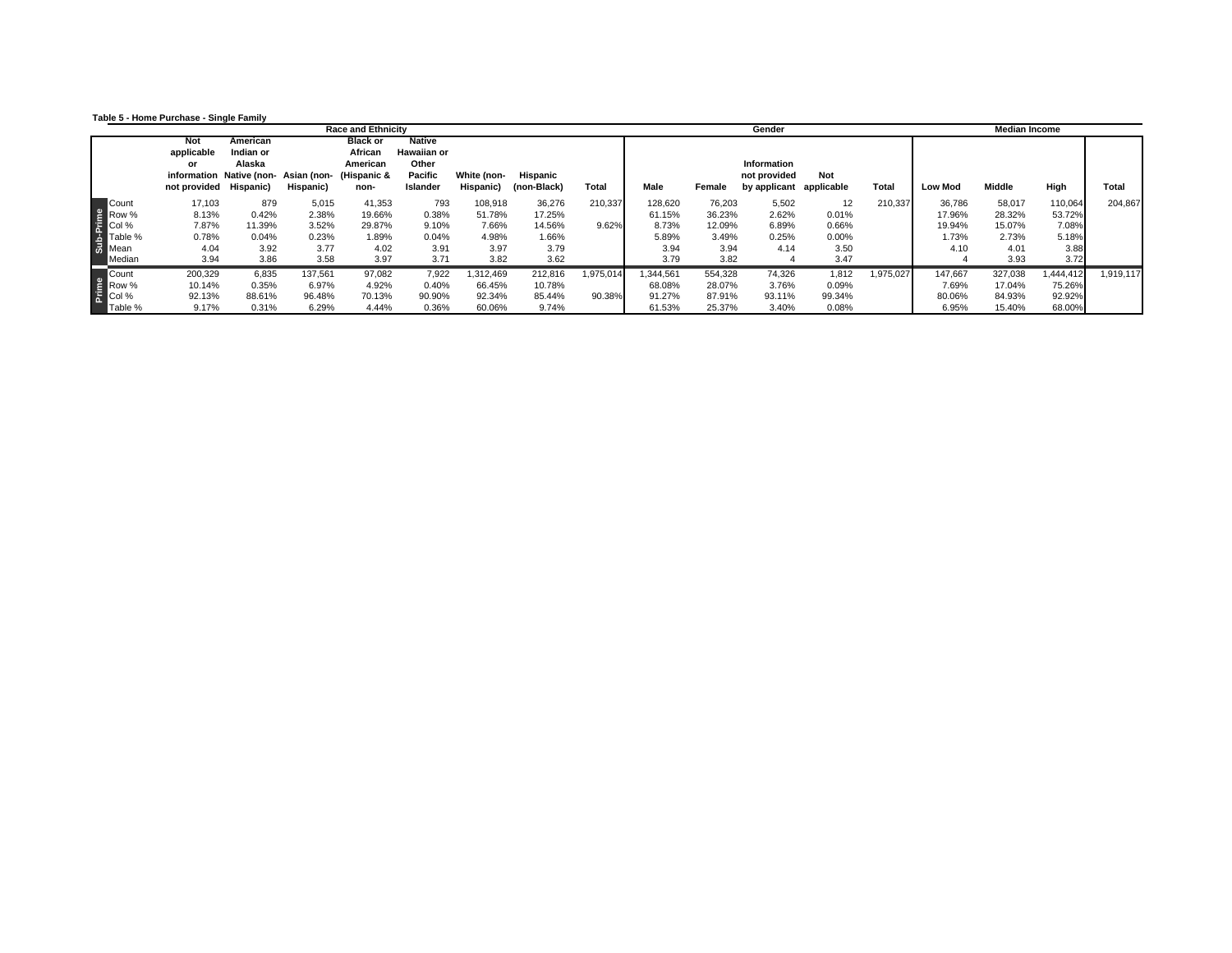**Table 6 - Home Improvement - Single Family**

|                                                             |                        |           |                                     | <b>Race and Ethnicity</b> |                    |             |             |              |        |        | Gender             |            |         |                | <b>Median Income</b> |        |              |
|-------------------------------------------------------------|------------------------|-----------|-------------------------------------|---------------------------|--------------------|-------------|-------------|--------------|--------|--------|--------------------|------------|---------|----------------|----------------------|--------|--------------|
|                                                             | Not                    | American  |                                     | <b>Black or</b>           | <b>Native</b>      |             |             |              |        |        |                    |            |         |                |                      |        |              |
|                                                             | applicable             | Indian or |                                     | African                   | <b>Hawaiian or</b> |             |             |              |        |        |                    |            |         |                |                      |        |              |
|                                                             | or                     | Alaska    |                                     | American                  | Other              |             |             |              |        |        | <b>Information</b> |            |         |                |                      |        |              |
|                                                             |                        |           | information Native (non-Asian (non- | (Hispanic &               | Pacific            | White (non- | Hispanic    |              |        |        | not provided       | Not        |         |                |                      |        |              |
|                                                             | not provided Hispanic) |           | Hispanic)                           | non-                      | Islander           | Hispanic)   | (non-Black) | <b>Total</b> | Male   | Female | by applicant       | applicable | Total   | <b>Low Mod</b> | Middle               | High   | <b>Total</b> |
| E<br>Row %<br>Col %<br>Table %<br>Table %<br>Mean<br>Median | 3,591                  | 210       | 492                                 | 6,149                     | 157                | 21,261      | 5,716       | 37,576       | 21,756 | 14,685 | 1,134              |            | 37,576  | 8,660          | 10,718               | 18,126 | 37,504       |
|                                                             | 9.56%                  | 0.56%     | 1.31%                               | 16.36%                    | 0.42%              | 56.58%      | 15.21%      |              | 57.90% | 39.08% | 3.02%              | 0.00%      |         | 23.09%         | 28.58%               | 48.33% |              |
|                                                             | 22.26%                 | 18.44%    | 7.61%                               | 31.18%                    | 14.71%             | 19.52%      | 20.67%      | 20.75%       | 19.17% | 24.01% | 17.75%             | 1.39%      |         | 27.53%         | 26.24%               | 16.98% |              |
| Table %                                                     | 1.98%                  | 0.12%     | 0.27%                               | 3.40%                     | 0.09%              | 11.74%      | 3.16%       |              | 12.01% | 8.11%  | 0.63%              | 0.00%      |         | 4.84%          | 5.99%                | 10.12% |              |
|                                                             | 4.42                   | 4.45      | 3.95                                | 4.41                      | 4.09               | 4.38        | 4.35        |              | 4.37   | 4.38   | 4.51               | 5.53       |         | 4.80           | 4.42                 | 4.16   |              |
|                                                             |                        | 3.97      | 3.655                               |                           | 3.77               |             | 3.86        |              |        |        |                    | 5.53       |         | 4.21           |                      | 3.87   |              |
| E<br>Row %<br>Col %<br>Table %                              | 12,541                 | 929       | 5,971                               | 13,575                    | 910                | 87,674      | 21,931      | 143,531      | 91,722 | 46,484 | 5,255              | 71         | 143,532 | 22,801         | 30,125               | 88,645 | 141,571      |
|                                                             | 8.74%                  | 0.65%     | 4.16%                               | 9.46%                     | 0.63%              | 61.08%      | 15.28%      |              | 63.90% | 32.39% | 3.66%              | 0.05%      |         | 16.11%         | 21.28%               | 62.62% |              |
|                                                             | 77.74%                 | 81.56%    | 92.39%                              | 68.82%                    | 85.29%             | 80.48%      | 79.33%      | 79.25%       | 80.83% | 75.99% | 82.25%             | 98.61%     |         | 72.47%         | 73.76%               | 83.02% |              |
| Table %                                                     | 6.92%                  | 0.51%     | 3.30%                               | 7.50%                     | 0.50%              | 48.41%      | 12.11%      |              | 50.64% | 25.67% | 2.90%              | 0.04%      |         | 12.73%         | 16.82%               | 49.50% |              |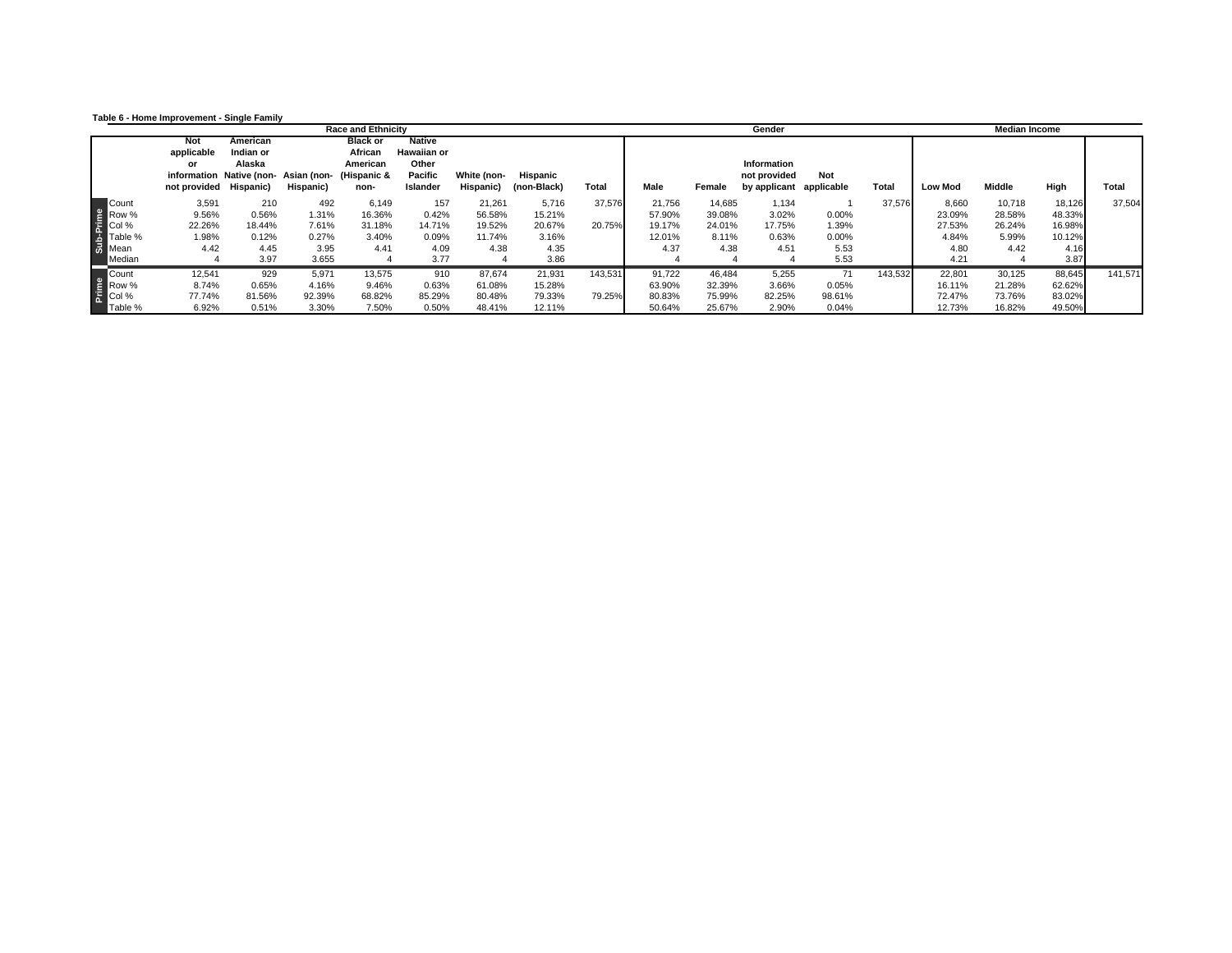|  | Table 7 - Manufactured Housing |  |
|--|--------------------------------|--|
|--|--------------------------------|--|

| Not<br>applicable | American                  |                                         |                                                                     |                                                                                                                            |                                                                                                                         |                                                                  |                                           | Gender<br>Median Income    |                          |                                    |                                                                                                                 |                                                     |                            |                                    |                            |                  |
|-------------------|---------------------------|-----------------------------------------|---------------------------------------------------------------------|----------------------------------------------------------------------------------------------------------------------------|-------------------------------------------------------------------------------------------------------------------------|------------------------------------------------------------------|-------------------------------------------|----------------------------|--------------------------|------------------------------------|-----------------------------------------------------------------------------------------------------------------|-----------------------------------------------------|----------------------------|------------------------------------|----------------------------|------------------|
| or                | Indian or<br>Alaska       | Hispanic)                               | <b>Black or</b><br>African<br>American<br>non-                      | <b>Native</b><br><b>Hawaiian or</b><br>Other<br>Pacific<br>Islander                                                        | White (non-<br>Hispanic)                                                                                                | Hispanic<br>(non-Black)                                          | <b>Total</b>                              | Male                       | Female                   | <b>Information</b><br>not provided | <b>Not</b>                                                                                                      | Total                                               | <b>Low Mod</b>             | <b>Middle</b>                      | High                       | <b>Total</b>     |
| 2,046<br>9.06%    |                           |                                         |                                                                     |                                                                                                                            | 77.58%                                                                                                                  | 1,394<br>6.18%                                                   | 22,571                                    | 14,005<br>62.05%           |                          | 1,303<br>5.77%                     |                                                                                                                 | 22,571                                              | 8,618<br>38.22%            | 7,437<br>32.98%                    | 6,494<br>28.80%            | 22,549           |
| 3.08%<br>4.73     |                           |                                         |                                                                     | 4.26                                                                                                                       | 26.35%<br>4.68                                                                                                          | 2.10%<br>4.67                                                    |                                           | 21.08%<br>4.62             |                          | 1.96%                              |                                                                                                                 |                                                     | 13.02%<br>4.90             | 11.24%<br>4.63                     | 9.81%<br>4.45              |                  |
| 3,504<br>63.14%   | 337                       |                                         |                                                                     | 65.43%                                                                                                                     | 35,969<br>81.98%<br>67.26%                                                                                              | 2,598<br>5.92%<br>65.08%                                         | 43,878<br>66.03%                          | 30,467<br>69.43%<br>68.51% |                          | 1,288<br>2.94%<br>49.71%           | 0.01%<br>100.00%                                                                                                |                                                     | 13,137<br>30.11%<br>60.39% | 13,873<br>31.80%<br>65.10%         | 16,621<br>38.09%<br>71.91% | 43,631           |
|                   | 36.86%<br>4.2945<br>5.27% | not provided Hispanic)<br>4.57<br>7.99% | 173<br>0.77%<br>33.92%<br>0.26%<br>4.73<br>0.77%<br>66.08%<br>0.51% | information Native (non-Asian (non-<br>110<br>0.49%<br>31.70%<br>0.17%<br>4.89<br>4.565<br>237<br>0.54%<br>68.30%<br>0.36% | (Hispanic &<br>1,310<br>5.80%<br>34.57%<br>52.61%<br>1.97%<br>4.67<br>4.2<br>1,180<br>2.69%<br>47.39%<br>1.78%<br>0.08% | 28<br>0.12%<br>32.74%<br>0.04%<br>3.775<br>53<br>0.12%<br>54.13% | 17,510<br>34.92%<br>4.12<br>4.24<br>3.91% | 33.97%                     | 31.49%<br>4.08<br>45.85% |                                    | 7.263<br>32.18%<br>50.29%<br>37.47%<br>10.93%<br>4.75<br>4.269<br>12,119<br>27.62%<br>62.53%<br>18.24%<br>1.94% | by applicant applicable<br>4.94.<br>4.599.<br>0.01% |                            | 39.61%<br>4.36<br>43,879<br>19.85% | 34.90%<br>4.14<br>20.96%   | 28.09%<br>25.11% |